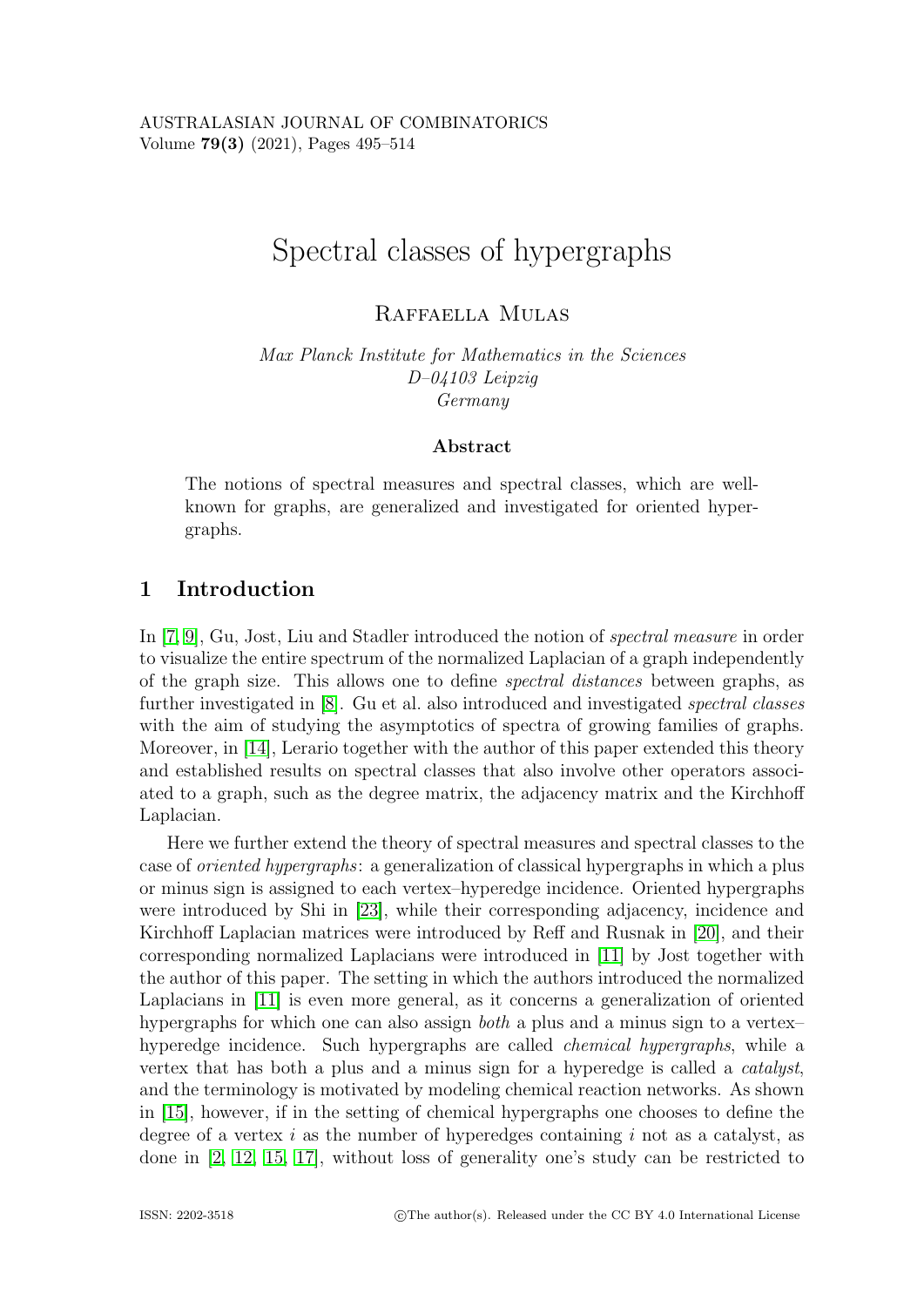oriented hypergraphs when investigating the spectrum of the normalized Laplacian, and it is easy to see that this is also true for the degree matrix, the adjacency matrix and the Kirchhoff Laplacian.

Spectral theory of oriented (and chemical) hypergraphs is gaining a lot of attention and we refer the reader to  $[1-3, 5, 6, 11-13, 15-22]$  $[1-3, 5, 6, 11-13, 15-22]$  $[1-3, 5, 6, 11-13, 15-22]$  $[1-3, 5, 6, 11-13, 15-22]$  $[1-3, 5, 6, 11-13, 15-22]$  $[1-3, 5, 6, 11-13, 15-22]$  $[1-3, 5, 6, 11-13, 15-22]$  $[1-3, 5, 6, 11-13, 15-22]$  for a vast—but not complete— literature on this topic. However, to the best of our knowledge, spectral measures and spectral classes have not been yet investigated in this setting.

Structure of the paper. In Section [2](#page-1-0) we recall the basic definitions concerning oriented hypergraphs and their known associated operators: the degree, adjacency, incidence, normalized Laplacian, hyperedge normalized Laplacian and Kirchhoff Laplacian matrices. We also introduce the *hyperedge Kirchhoff Laplacian*. In Section [3](#page-3-0) we define hypergraph spectral measures and spectral classes, and in Section [4](#page-4-0) we establish them for some given families of hypergraphs. Finally, in Section [5](#page-11-0) we generalize two results proved in [\[14\]](#page-18-3) on the spectral classes of families of graphs that only differ by a fixed number of edges.

## <span id="page-1-0"></span>2 Oriented hypergraphs and their operators

**Definition 2.1.** An *oriented hypergraph* is a triple  $\Gamma = (V, H, \psi_{\Gamma})$  such that V is a finite set of vertices, H is a finite multiset of elements  $h \subseteq V$ ,  $h \neq \emptyset$  called *hyperedges*, while  $\psi_{\Gamma}: V \times H \to \{-1, 0, +1\}$  is the *incidence function* and it is such that

$$
\psi_{\Gamma}(i,h) \neq 0 \iff i \in h.
$$

A vertex i is an input (resp. output) for a hyperedge h if  $\psi_{\Gamma}(i, h) = 1$  (resp.  $\psi_{\Gamma}(i, h) =$ −1); two vertices  $i \neq j$  are *co-oriented in* h if  $\psi_{\Gamma}(i, h) = \psi_{\Gamma}(j, h) \neq 0$  and they are anti-oriented in h if  $\psi_{\Gamma}(i, h) = -\psi_{\Gamma}(i, h) \neq 0$ .

<span id="page-1-1"></span>*Remark* 2.1. Simple graphs are oriented hypergraphs such that  $H$  is a set and, for each  $h \in H$ , there exists a unique  $i \in V$  such that  $\psi_{\Gamma}(i, h) = 1$  and there exists a unique  $j \in V$  such that  $\psi_{\Gamma}(i, h) = -1$ .

**Definition 2.2.** We say that a hypergraph  $\Gamma$  is *bipartite* if one can decompose the vertex set as a disjoint union  $V = V_1 \sqcup V_2$  such that, for every hyperedge h of Γ, either h has all its inputs in  $V_1$  and all its outputs in  $V_2$ , or vice versa (Fig. [1\)](#page-2-0).

**Definition 2.3.** The *degree* of a vertex i, denoted  $deg(i)$ , is the number of hyperedges containing i. The *cardinality* of a hyperedge h, denoted  $\#h$ , is the number of vertices that are contained in h.

We say that a hypergraph is p–regular if deg(i) = p is constant for all  $i \in V$ .

From here on in the paper, we fix an oriented hypergraph  $\Gamma = (V, H, \psi_{\Gamma})$  on n vertices  $1, \ldots, n$  and m hyperedges  $h_1, \ldots, h_m$ . For simplicity we assume that there are no vertices of degree zero.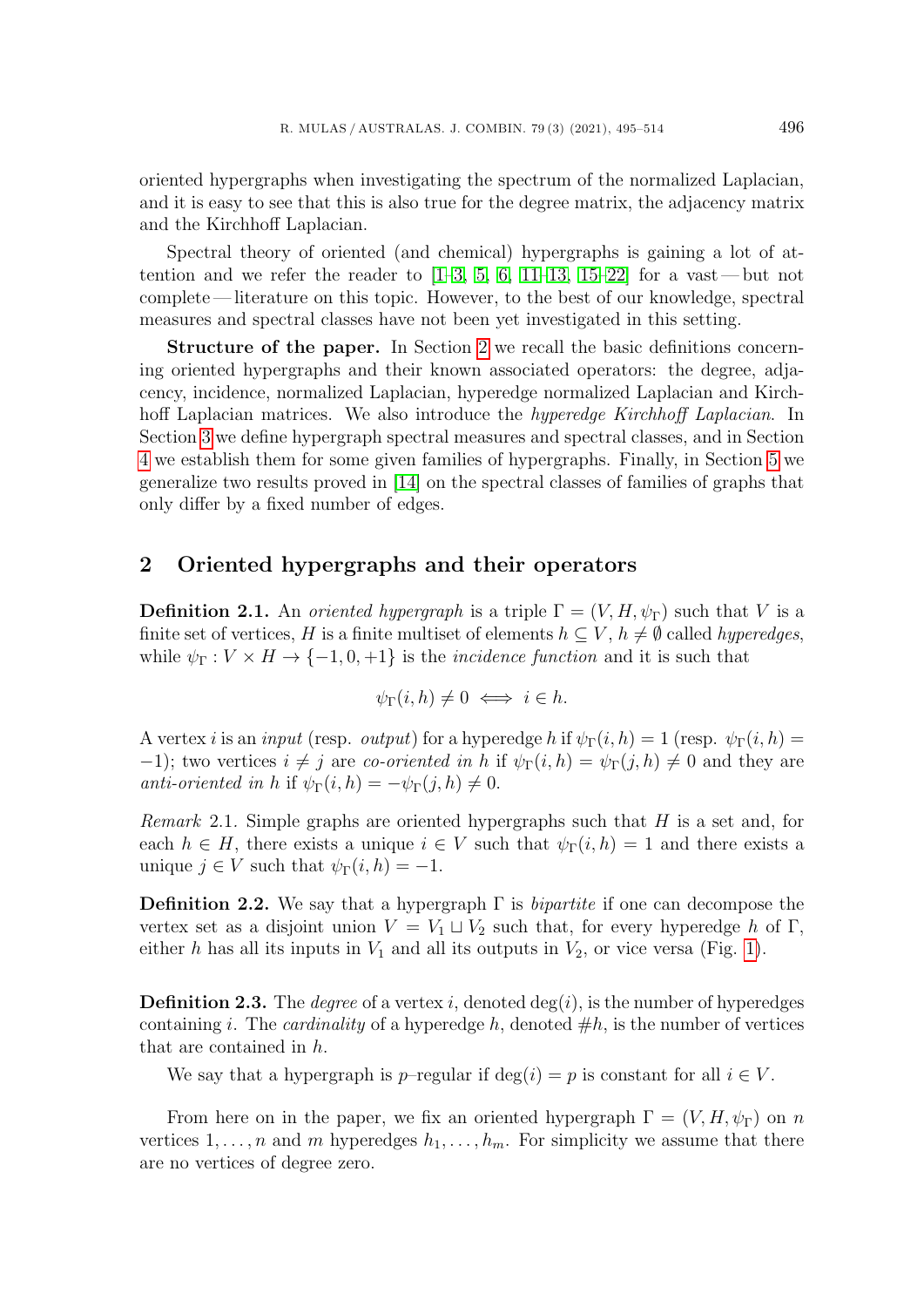

<span id="page-2-0"></span>Figure 1: A bipartite hypergraph with  $V_1 = \{1, 2, 3\}$  and  $V_2 = \{4, 5, 6\}.$ 

**Definition 2.4.** The *degree matrix* of  $\Gamma$  is the  $n \times n$  diagonal matrix

$$
D = D(\Gamma) := diag(deg(1), \ldots, deg(n)).
$$

The *incidence matrix* of  $\Gamma$  is the  $n \times m$  matrix

$$
\mathcal{I} = \mathcal{I}(\Gamma) := (\psi_{\Gamma}(i,h))_{i \in V, h \in H}.
$$

The adjacency matrix of  $\Gamma$  is the  $n \times n$  matrix  $A = A(\Gamma) := (A_{ij})_{ij}$ , where  $A_{ii} := 0$ for each  $i \in V$  and, for  $i \neq j$ ,

> $A_{ij} := \# {\text{hyperedges in which } i \text{ and } j \text{ are anti-oriented}}$  $-\#$ {hyperedges in which i and j are co-oriented}.

The normalized Laplacian of  $\Gamma$  is the  $n \times n$  matrix

$$
L = L(\Gamma) := \mathrm{Id} - D^{-1/2} A D^{-1/2},
$$

where Id is the  $n \times n$  identity matrix, while the *hyperedge normalized Laplacian* of  $Γ$  is the  $m \times m$  matrix

$$
L^H = L^H(\Gamma) := \mathcal{I}^\top D^{-1} \mathcal{I}.
$$

The Kirchhoff Laplacian of  $\Gamma$  is the  $n \times n$  matrix

$$
K = K(\Gamma) := D - A.
$$

Remark 2.2. In [\[11\]](#page-18-4), the normalized Laplacian is defined as  $\hat{L} = \hat{L}(\Gamma) := Id - D^{-1}A$ . Since  $\hat{L} = D^{-1/2} L D^{1/2}$ , the matrices  $\hat{L}$  and L are similar, implying that they have the same spectrum. Here we choose to work on  $L$ , a generalization of the Laplacian introduced by Chung in  $[4]$  because, although L is a symmetric operator with respect to the usual scalar product (cf. Lemma 4.9 in [\[11\]](#page-18-4)), it is not necessarily a symmetric matrix. On the contrary, L is a symmetric matrix for all  $\Gamma$ , and this allows us to apply the theory of symmetric matrices throughout the paper.

As shown in [\[11\]](#page-18-4), the normalized Laplacian has  $n$  real, nonnegative eigenvalues, counted with multiplicity, while the hyperedge normalized Laplacian has  $m$  eigenvalues counted with multiplicity, and the nonzero spectra of these two operators coincide. It is natural to ask how one could define, analogously, the hyperedge Kirchhoff Laplacian as an  $m \times m$  matrix that has the same nonzero spectrum as K. Motivated by [\[18,](#page-19-4) Cor. 4.2], we give the following definition.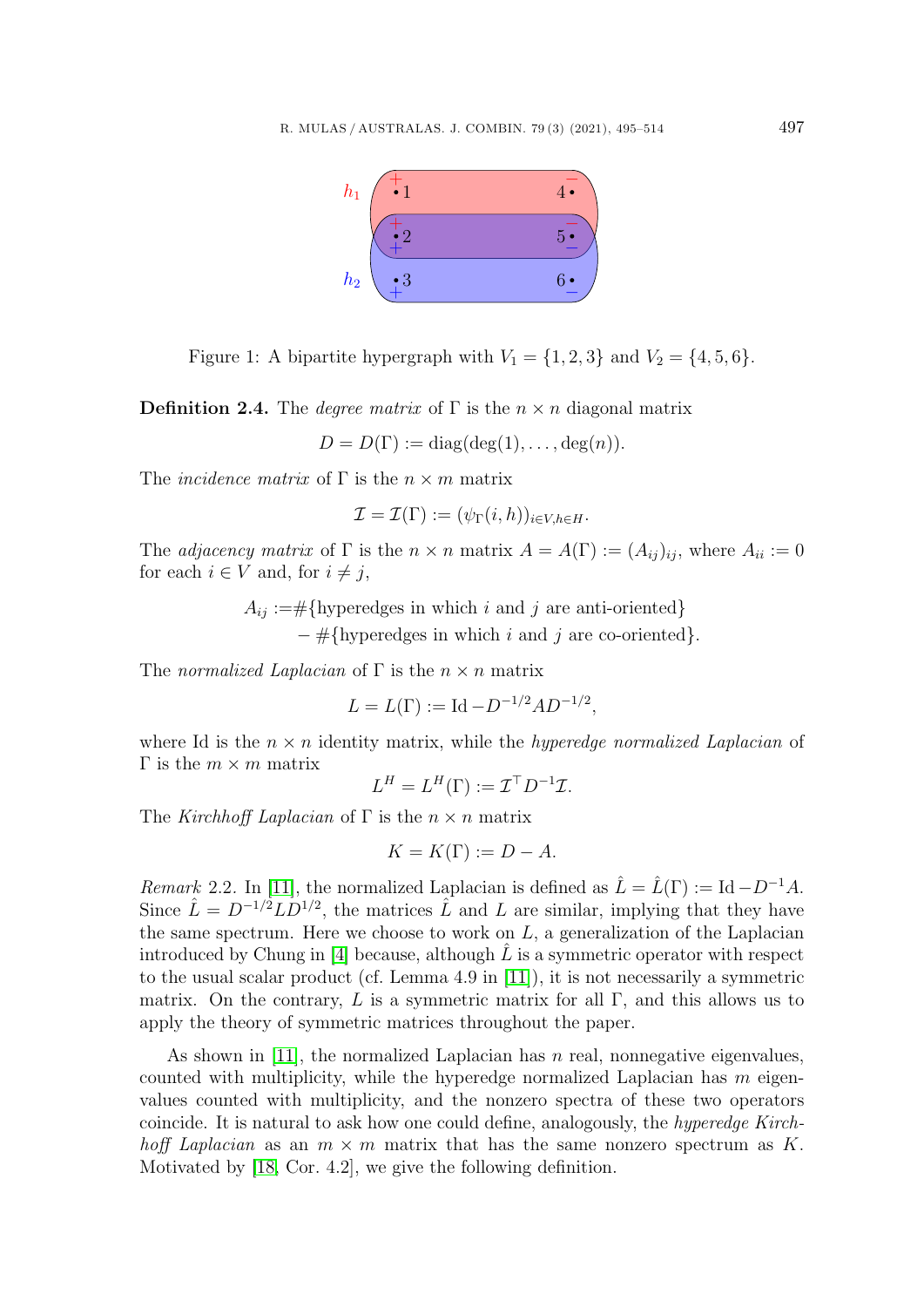**Definition 2.5.** The hyperedge Kirchhoff Laplacian of  $\Gamma$  is the  $m \times m$  matrix

$$
K^H = K^H(\Gamma) := \mathcal{I}^\top \mathcal{I}.
$$

Remark 2.3. As pointed out in [\[18\]](#page-19-4), the Kirchhoff Laplacian can be rewritten as  $K = \mathcal{II}^{\top}$ , therefore it is immediate to see that K and  $K^H$  have the same nonzero spectra. Also,  $K^H$  coincides with the Kirchhoff Laplacian of  $\Gamma^*$ , the *dual hypergraph* of  $\Gamma = (V, H, \psi_{\Gamma})$ , defined as  $\Gamma^* := (H, V, \psi_{\Gamma^*})$ , where  $\psi_{\Gamma^*}(h, i) := \psi_{\Gamma}(i, h)$ .

<span id="page-3-1"></span>Remark 2.4. We have mentioned already that the eigenvalues of L and  $L^H$  are real, as shown in [\[11\]](#page-18-4). The same holds true also for  $D$ ,  $A$ ,  $K$  and  $K<sup>H</sup>$ , since these are all symmetric matrices. Furthermore, as shown in [\[11\]](#page-18-4) and [\[15\]](#page-18-5), the eigenvalues of  $L$  and  $L^H$  are contained in the interval [0, n]. Similarly, since the eigenvalues of D are the vertex degrees, these are clearly contained in the interval  $[1, m]$ . As a consequence of [\[18,](#page-19-4) Theorem 3.2], the eigenvalues of A are contained in the interval  $[-mn, mn]$ . Finally, as a consequence of Lemma 2.2 and Theorem 4.7 in [\[18\]](#page-19-4), the eigenvalues of K (and therefore also the ones of  $K^H$ ) are contained in the interval  $[0, m(n+1)]$ .

<span id="page-3-3"></span>Remark 2.5. Given a symmetric operator Q and a real value  $\lambda$ , denote by  $M_{\lambda}(Q)$  the multiplicity of  $\lambda$  as eigenvalue of Q, with the convention that  $M_{\lambda}(Q) = 0$  provided  $\lambda$  is not in the spectrum of Q. As observed in [\[11\]](#page-18-4), the fact that L and  $L^H$  have the same nonzero spectra implies that

$$
M_0(L) - M_0(L^H) = n - m.
$$

Moreover, by definition of  $L$  and  $K$ , it is easy to see that  $v$  is an eigenvector for  $L$ with eigenvalue 0 if and only if  $v$  is an eigenvector for  $K$  with eigenvalue 0. Therefore,  $M_0(L) = M_0(K)$ . Since K and  $K^H$  have the same nonzero spectra, this also implies that  $M_0(K^H) = M_0(L^H)$ .

<span id="page-3-2"></span>Remark 2.6. It is easy to see that, if  $\Gamma$  is p–regular, then

$$
(\mathbf{v}, \lambda)
$$
 is an eigenpair for  $L \iff (\mathbf{v}, p\lambda)$  is an eigenpair for  $K \iff (\mathbf{v}, p(1-\lambda))$  is an eigenpair for A.

<span id="page-3-4"></span>Remark 2.7. It is well known that the sum of the eigenvalues of a matrix equals its trace. Therefore, the eigenvalues of L and  $L^H$  sum to n, the eigenvalues of A sum to 0 and the eigenvalues of D, K and  $K^H$  sum to  $\sum_{i\in V} \deg(i)$ .

**Definition 2.6.** Two hypergraphs  $\Gamma$  and  $\Gamma'$  on n nodes are *isospectral* with respect to an operator Q if the matrices  $Q(\Gamma)$  and  $Q(\Gamma')$  are isospectral, i.e. they have the same eigenvalues, counted with multiplicity.

## <span id="page-3-0"></span>3 Spectral measures and spectral classes

**Definition 3.1.** Given an  $n \times n$  symmetric matrix Q with eigenvalues

$$
\lambda_1(Q) \leq \ldots \leq \lambda_n(Q),
$$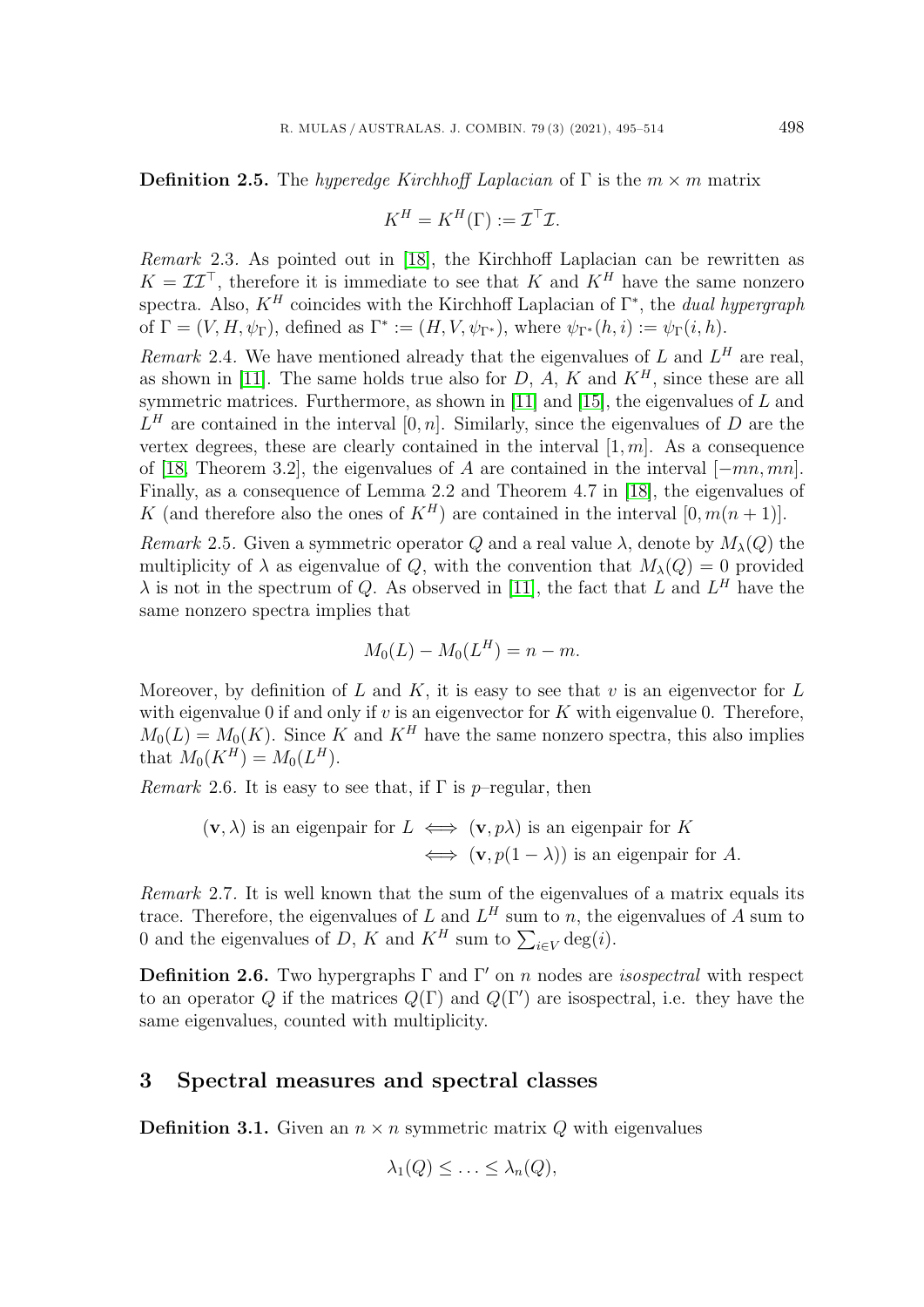its spectral measure is

$$
\mu(Q) := \frac{1}{n} \sum_{i=1}^n \delta_{\lambda_i(Q)},
$$

where  $\delta$  denotes the Dirac measure.

Remark 3.1. By Remark [2.4,](#page-3-1)

- $\mu(L)$  is a probability measure on [0, *n*];
- $\mu(D)$  is a measure on [1, m];
- $\mu(A)$  is a measure on  $[-mn, mn]$ ;
- $\mu(K)$  is a measure on  $[0, m(n+1)].$

**Definition 3.2.** Given a sequence  $(Q_n)_n$  of  $n \times n$  symmetric matrices and given a Radon measure  $\rho$  on  $\mathbb{R}$ ,  $(Q_n)_n$  is said to belong to the spectral class  $\rho$  if

<span id="page-4-1"></span>
$$
\mu(Q_n) \to \rho \text{ as } n \to \infty,
$$
\n(1)

where the weak convergence in  $(1)$  means that, for every continuous function f:  $\mathbb{R} \to \mathbb{R}$ ,

$$
\mu(Q_n)(f) = \frac{1}{n} \sum_{i=1}^n f(\lambda_i(Q_n)) \longrightarrow \rho(f), \text{ as } n \to \infty.
$$

A sequence  $(\Gamma_n)_n$  of hypergraphs on n nodes is said to belong to the spectral class  $\rho$ with respect to the operator Q if  $(Q(\Gamma_n))_n$  belongs to the spectral class  $\rho$ .

From here on we fix the notations  $D_n := D(\Gamma_n)$ ,  $A_n := A(\Gamma_n)$ ,  $L_n := L(\Gamma_n)$  and  $K_n := K(\Gamma_n)$ , for a given hypergraph  $\Gamma_n$ .

## <span id="page-4-0"></span>4 Spectral classes of given families of hypergraphs

In [\[9\]](#page-18-1), various examples of spectral classes for growing families of graphs with respect to the normalized Laplacian are computed. Here we investigate examples of general hypergraphs, with respect to various operators. We start with a simple example.

<span id="page-4-2"></span>**Proposition 4.1.** For each  $n \in \mathbb{N}$ , let  $\Gamma_n$  be an oriented hypergraph on n nodes with one single hyperedge of cardinality n. Then,  $(\Gamma_n)_n$  belongs to the following spectral classes:

- $\delta_1$ , with respect to D and A;
- $\delta_0$ , with respect to L and K.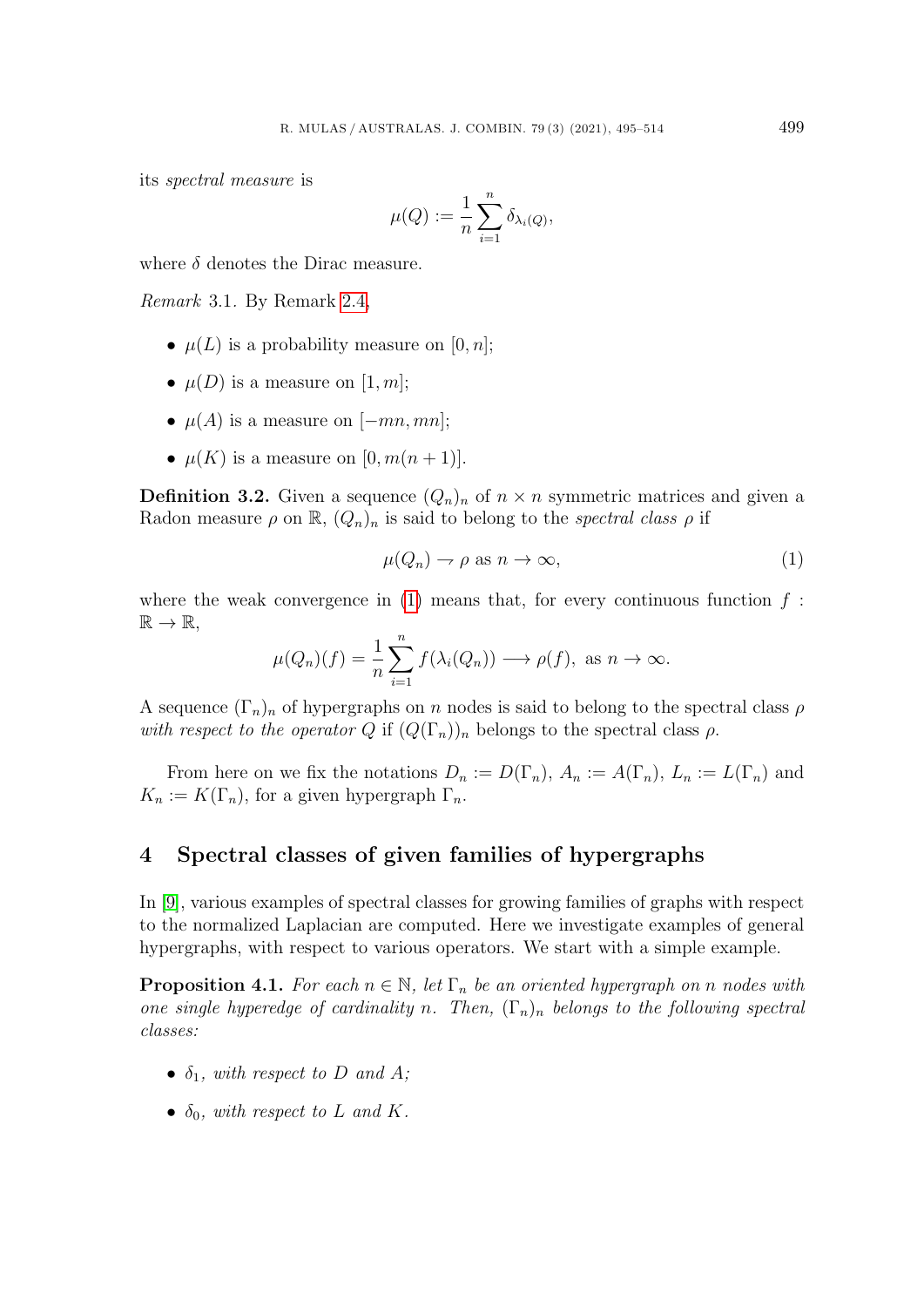*Proof.* Since all vertices have degree 1 in  $\Gamma_n$  for all n, it is clear that D belongs to the spectral class  $\delta_1$ . Moreover, as shown in [\[11\]](#page-18-4),  $L_n$  has eigenvalues 0 with multiplicity  $n-1$  and n with multiplicity 1. Therefore, it is easy to see that  $(\Gamma_n)_n$  belongs to the spectral class  $\delta_0$  with respect to L. By Remark [2.6,](#page-3-2) since  $\Gamma_n$  is 1–regular for each n, also  $K_n$  has eigenvalues 0 with multiplicity  $n-1$  and n with multiplicity 1, while  $A_n$ has eigenvalues 1 with multiplicity  $n-1$  and  $1-n$  with multiplicity 1. Therefore, K belongs to the spectral class  $\delta_0$ , while A belongs to the class  $\delta_1$ .  $\Box$ 

<span id="page-5-1"></span>Remark 4.1. For simplicity, from here on we consider examples of oriented hypergraphs Γ in which  $\psi_{\Gamma}$  has values in  $\{0, +1\}$ , that is, all vertices are inputs for all hyperedges in which they are contained. Note that such hypergraphs are not a generalization of graphs because, as we observed in Remark [2.1,](#page-1-1) simple graphs are such that each edge has exactly one input and exactly one output. However, if  $\Gamma = (V, H, \psi_{\Gamma})$  is a graph and  $\Gamma_+ := (V, H, \psi_{\Gamma_+})$  is a hypergraph with the same vertex set and the same hyperedge set as Γ, with the difference that  $\psi_{\Gamma_+}: V \times H \to \{0, +1\},$ then  $D(\Gamma) = D(\Gamma_+)$  and  $A(\Gamma) = -A(\Gamma_+)$ . Therefore,

$$
L(\Gamma_+) = \text{Id} - D(\Gamma_+)^{-1/2} A(\Gamma_+) D(\Gamma_+)^{-1/2} = \text{Id} + D(\Gamma)^{-1/2} A(\Gamma) D(\Gamma)^{-1/2}
$$

and

$$
K(\Gamma_+) = D(\Gamma_+) - A(\Gamma_+) = D(\Gamma) + A(\Gamma),
$$

that is,  $L(\Gamma_+)$  and  $K(\Gamma_+)$  are the signless normalized Laplacian and the signless Kirchhoff Laplacian of Γ, respectively. In particular (cf. [\[2,](#page-18-6) Remark 2.10]),

- $\lambda$  is an eigenvalue of  $A(\Gamma)$  if and only if  $-\lambda$  is an eigenvalue of  $A(\Gamma_+);$
- $\nu$  is an eigenvalue of  $L(\Gamma)$  if and only if  $2 \nu$  is an eigenvalue of  $L(\Gamma_+)$ .

Furthermore, if  $\Gamma$  is p–regular, then p is the only eigenvalue of  $D(\Gamma) = D(\Gamma_+)$  and therefore  $\nu$  is an eigenvalue for  $K(\Gamma)$  if and only if  $2p-\nu$  is an eigenvalue for  $K(\Gamma_+)$ .

Remark 4.2. As shown in [\[2,](#page-18-6) Prop. 4.4], a hypergraph  $\Gamma = (V, H, \psi_{\Gamma})$  that is bipartite is isospectral (with respect to D, A, L,  $L^H$ , K, and  $K^H$ ) to the hypergraph  $\Gamma_+$  in the previous remark. Therefore, all the following examples still hold true if, instead of any of the following hypergraphs with only inputs, we consider bipartite hypergraphs with the same vertex set and the same hyperedge set.

We now consider the example of complete hypergraphs, that were introduced in [\[17\]](#page-19-2).

<span id="page-5-2"></span>**Definition 4.2.** We say that  $\Gamma = (V, H, \psi_{\Gamma})$  is the *r*-complete hypergraph, for some  $r \geq 2$ , if V has cardinality n, H is given by all possible  $\binom{n}{r}$  $\binom{n}{r}$  hyperedges of cardinality r, and  $\psi_{\Gamma}: V \times H \to \{0, +1\}$ , that is, all vertices are inputs for all hyperedges in which they are contained.

<span id="page-5-0"></span>**Lemma 4.3.** The  $r$ -complete hypergraph on n nodes is such that:

• The spectrum of D is given by  $\binom{n-1}{r-1}$  $_{r-1}^{n-1}$ ) with multiplicity n;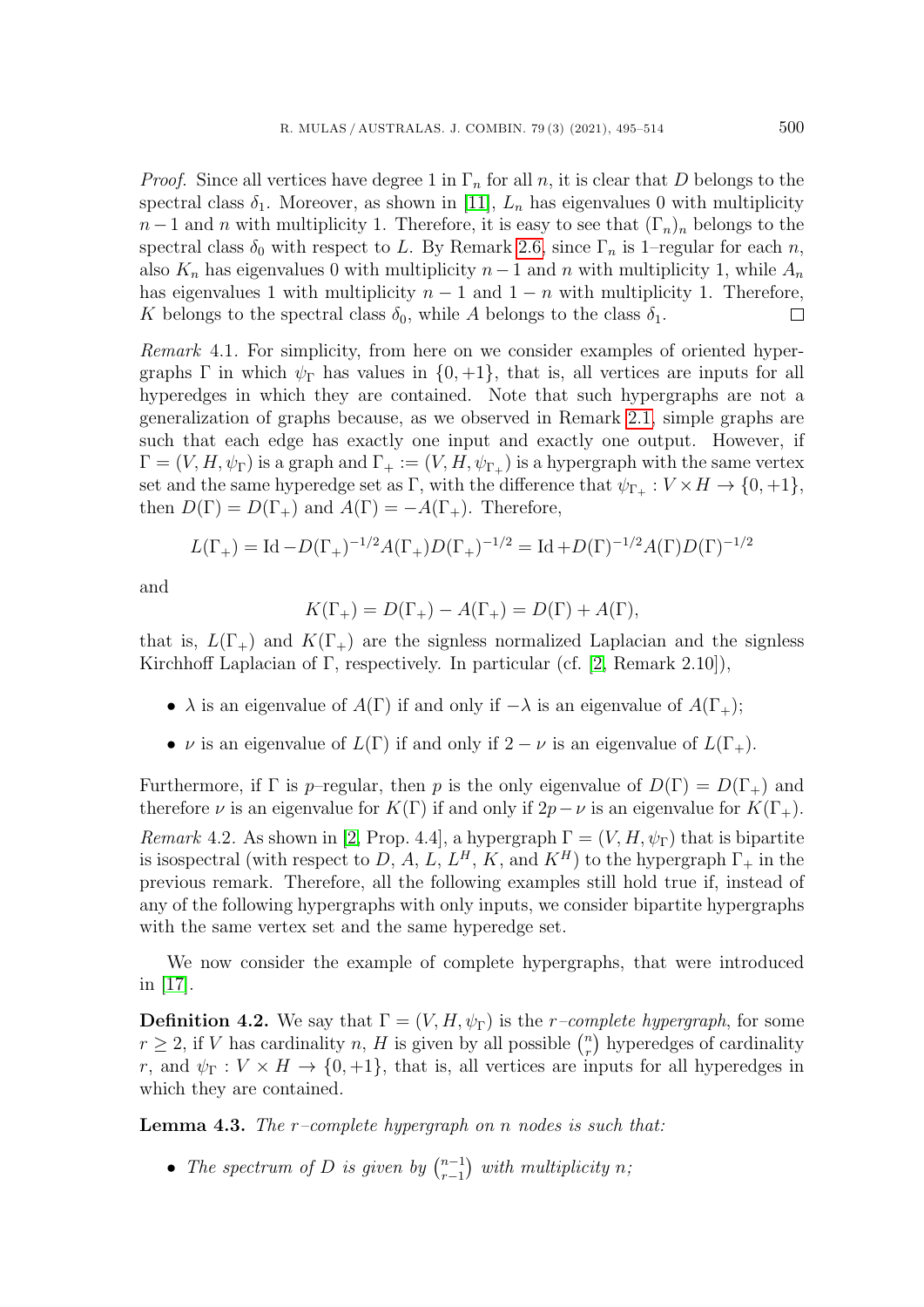- The spectrum of L is given by  $\frac{n-r}{n-1}$  with multiplicity  $n-1$  and r with multiplic $ity 1;$
- The spectrum of A is given by  $\binom{n-1}{r-1}$  $\binom{n-1}{r-1} \cdot \left(1 - \frac{n-r}{n-1}\right)$  $\frac{n-r}{n-1}$ ) with multiplicity  $n-1$  and  $\binom{n-1}{n-1}$  $\binom{n-1}{r-1} \cdot (1-r)$  with multiplicity 1;
- The spectrum of K is given by  $\binom{n-1}{r-1}$  $\binom{n-1}{r-1} \cdot \frac{n-r}{n-1}$  $\frac{n-r}{n-1}$  with multiplicity  $n-1$  and  $\binom{n-1}{r-1}$  $_{r-1}^{n-1})\cdot r$ with multiplicity 1.

*Proof.* The first claim is trivial. As shown in [\[2,](#page-18-6) Prop. 8.2], the spectrum of  $L$  in this case is given by  $\frac{n-r}{n-1}$  with multiplicity n – 1 and r with multiplicity 1. Since  $\Gamma$ is  $\binom{n-1}{r-1}$  $_{r-1}^{n-1}$ )-regular, by Remark [2.6](#page-3-2) this implies that:

- The spectrum of A is given by  $\binom{n-1}{r-1}$  $_{r-1}^{n-1}\bigr)\cdot\bigl(1-\tfrac{n-r}{n-1}$  $\frac{n-r}{n-1}$ ) with multiplicity  $n-1$  and  $\binom{n-1}{n-1}$  $\binom{n-1}{r-1} \cdot (1-r)$ , with multiplicity 1;
- The spectrum of K is given by  $\binom{n-1}{r-1}$  ${n-1 \choose r-1} \cdot \frac{n-r}{n-1}$  with multiplicity  $n-1$  and  $\binom{n-1}{r-1}$  $_{r-1}^{n-1})\cdot r,$ with multiplicity 1.

<span id="page-6-0"></span>**Corollary 4.4.** Let  $r \in \mathbb{N}$ . For each  $n \geq r$ , let  $\Gamma_n = (V_n, H_n, \psi_{\Gamma_n})$  be the r-complete hypergraph on n nodes. Then, the sequence  $(\Gamma_n)_{n\geq r}$  belongs to the spectral class  $\delta_1$ with respect to  $L$ , while its spectral classes with respect to  $D$ ,  $A$  and  $K$  do not exist.

*Proof.* By Lemma [4.3,](#page-5-0) it is clear that the weak limit of  $\mu(Q_n)$  does not exist if  $Q_n \in \{D_n, A_n, K_n\}$ . Moreover, again by Lemma [4.3,](#page-5-0) for every continuous function  $f : \mathbb{R} \to \mathbb{R}$ 

$$
\mu(L_n)(f) = \frac{1}{n} \left( (n-1) \cdot f\left(\frac{n-r}{n-1}\right) + f(r) \right) \xrightarrow{n \to \infty} f(1) = \delta_1(f),
$$

that is,  $(\Gamma_n)_{n\geq r}$  belongs to the spectral class  $\delta_1$  with respect to L.

Remark 4.3. From Corollary [4.4](#page-6-0) together with Remark [4.1,](#page-5-1) we can re-deduce the fact that the sequence of complete graphs belongs to the spectral class  $\delta_1$  with respect to  $L$ , as shown in [\[9,](#page-18-1) Prop. 2.2]. Furthermore, it is interesting to note that, in the setting of Corollary [4.4,](#page-6-0) the reason why the spectral classes with respect to  $D$ ,  $A$  and K do not exist is that the corresponding eigenvalues tend to infinity and this is due, on its turn, to the fact that the vertex degrees tend to infinity. Hence, in general, it may be more convenient to work on the normalized Laplacian when studying spectral classes, as done in [\[9\]](#page-18-1), rather than on the other operators.

In view of the last observation, it is natural to ask what happens for growing families of hypergraphs for which the vertex degrees don't grow with  $n$ . An example is given by the following proposition.

 $\Box$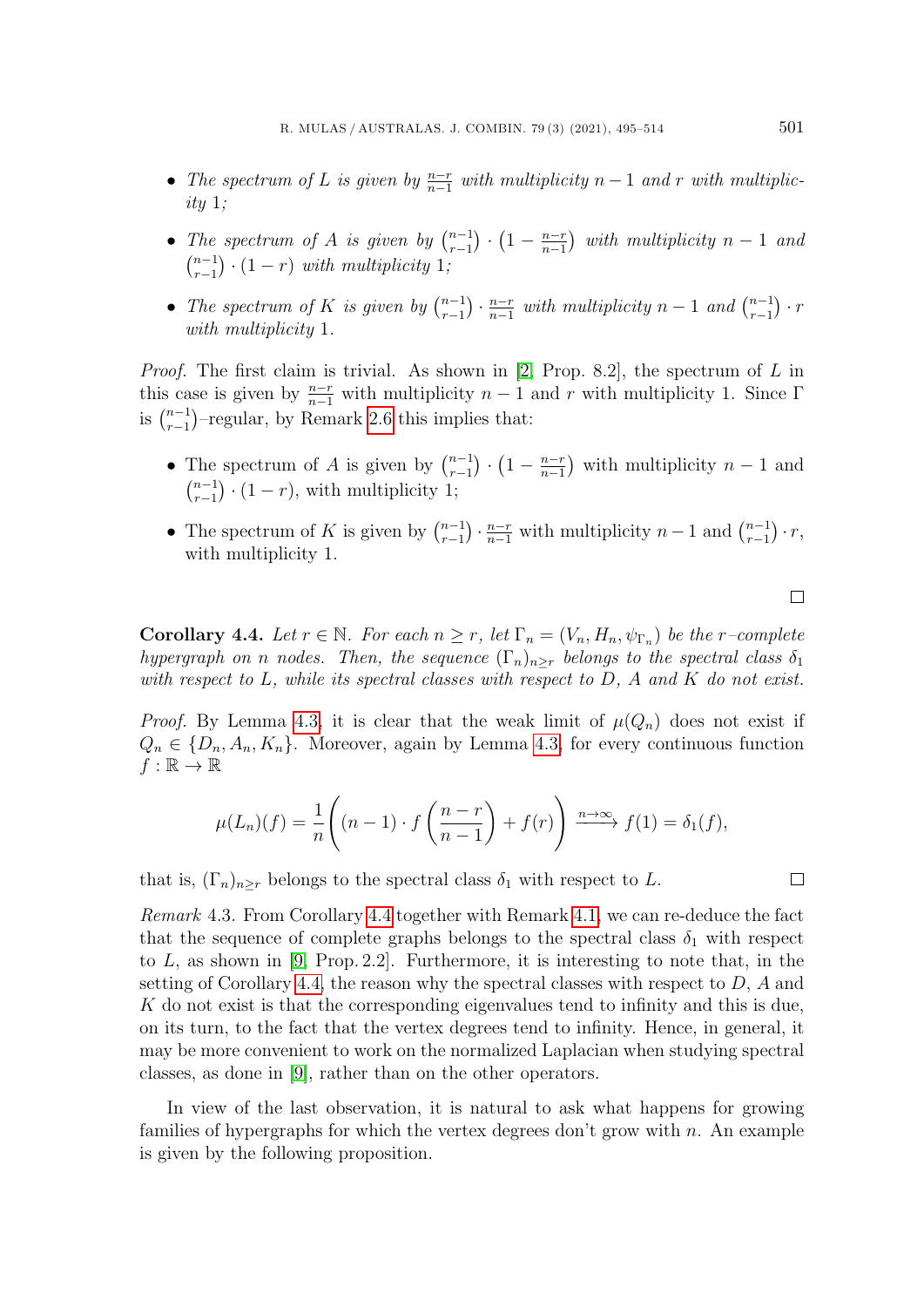<span id="page-7-0"></span>**Proposition 4.5.** Let  $p \in \mathbb{N}$  and let  $(\Gamma_n)_n$  be a growing family of hypergraphs such that, for each n,  $\Gamma_n$  is a p-regular hypergraph on n nodes. Then,  $(\Gamma_n)_n$  belongs to the spectral class  $\delta_p$  with respect to D. Furthermore,

$$
(\Gamma_n)_n \text{ has a spectral class with respect to } L
$$
  

$$
\iff (\Gamma_n)_n \text{ has a spectral class with respect to } K
$$
  

$$
\iff (\Gamma_n)_n \text{ has a spectral class with respect to } A.
$$

*Proof.* Since  $\Gamma_n$  is a p-regular hypergraph for each n, the only eigenvalue of  $D_n$  is p (with multiplicity n) and therefore, in particular,  $(\Gamma_n)_n$  belongs to the spectral class  $\delta_p$  with respect to D.

Now, if  $(\Gamma_n)_n$  belongs to a spectral class  $\rho$  with respect to L, for each for every continuous function  $f : \mathbb{R} \to \mathbb{R}$  we have that

$$
\frac{1}{n}\sum_{i=1}^n f(\lambda_i(L_n)) \xrightarrow{n\to\infty} \rho(f).
$$

For a given continuous function  $q : \mathbb{R} \to \mathbb{R}$ , let  $f(x) := q(p \cdot x)$  for any  $x \in \mathbb{R}$ . Then, by Remark [2.6,](#page-3-2)

$$
\frac{1}{n}\sum_{i=1}^{n}g(\lambda_i(K_n)) = \frac{1}{n}\sum_{i=1}^{n}g(p\cdot\lambda_i(L_n)) = \frac{1}{n}\sum_{i=1}^{n}f(\lambda_i(L_n))
$$
  

$$
\xrightarrow{n\to\infty} \rho(f) = \int_{\mathbb{R}}f(x)d\rho(x) = \int_{\mathbb{R}}g(p\cdot x)d\rho(x) = \int_{\mathbb{R}}g(p\cdot x)d\nu(p\cdot x) = \nu(g),
$$

where  $\nu$  is a measure such that  $\rho(x) = \nu(p \cdot x)$ . By the arbitrariness of q, we have shown that the existence of a spectral class with respect to  $L$  implies the existence of a spectral class with respect to  $K$ . With a similar argument, one can show all other implications.  $\Box$ 

<span id="page-7-1"></span>**Corollary 4.6.** The sequence  $(\Gamma_n)_n$  of cycle graphs on n nodes belongs to the spectral class  $\delta_2$  with respect to D. Also, it belongs to spectral classes  $\rho$  that have no atoms with respect to A, L, and K, i.e.  $\rho(B) = 0$  for each finite subset  $B \subset \mathbb{R}$ .

*Proof.* By Proposition [4.5,](#page-7-0) since each cycle is a 2-regular graph,  $(\Gamma_n)_n$  belongs to the spectral class  $\delta_2$  with respect to D. Furthermore, in [\[9,](#page-18-1) Prop. 2.5] it is shown that  $(\Gamma_n)_n$  belongs to a spectral class with no atoms with respect to L. Together with Proposition [4.5,](#page-7-0) this proves the claim also for  $A$  and  $K$ .  $\Box$ 

As next examples, we consider growing families of hyperflowers: hypergraphs that were introduce in [\[2\]](#page-18-6) and that generalize star graphs, up to forgetting the input/output structure.

**Definition 4.7.** The *l*-hyperflower with t twins (Fig. [2\)](#page-8-0) is the oriented hypergraph  $\Gamma = (V, H, \psi_{\Gamma})$  on *n* vertices such that:

• The vertex set V can be decomposed as  $V = \mathcal{C} \sqcup W$ , where C is the core and W is given by the  $t \cdot l$  peripheral vertices  $v_{11}, \ldots, v_{1l}, \ldots, v_{t1}, \ldots, v_{tl}$ ;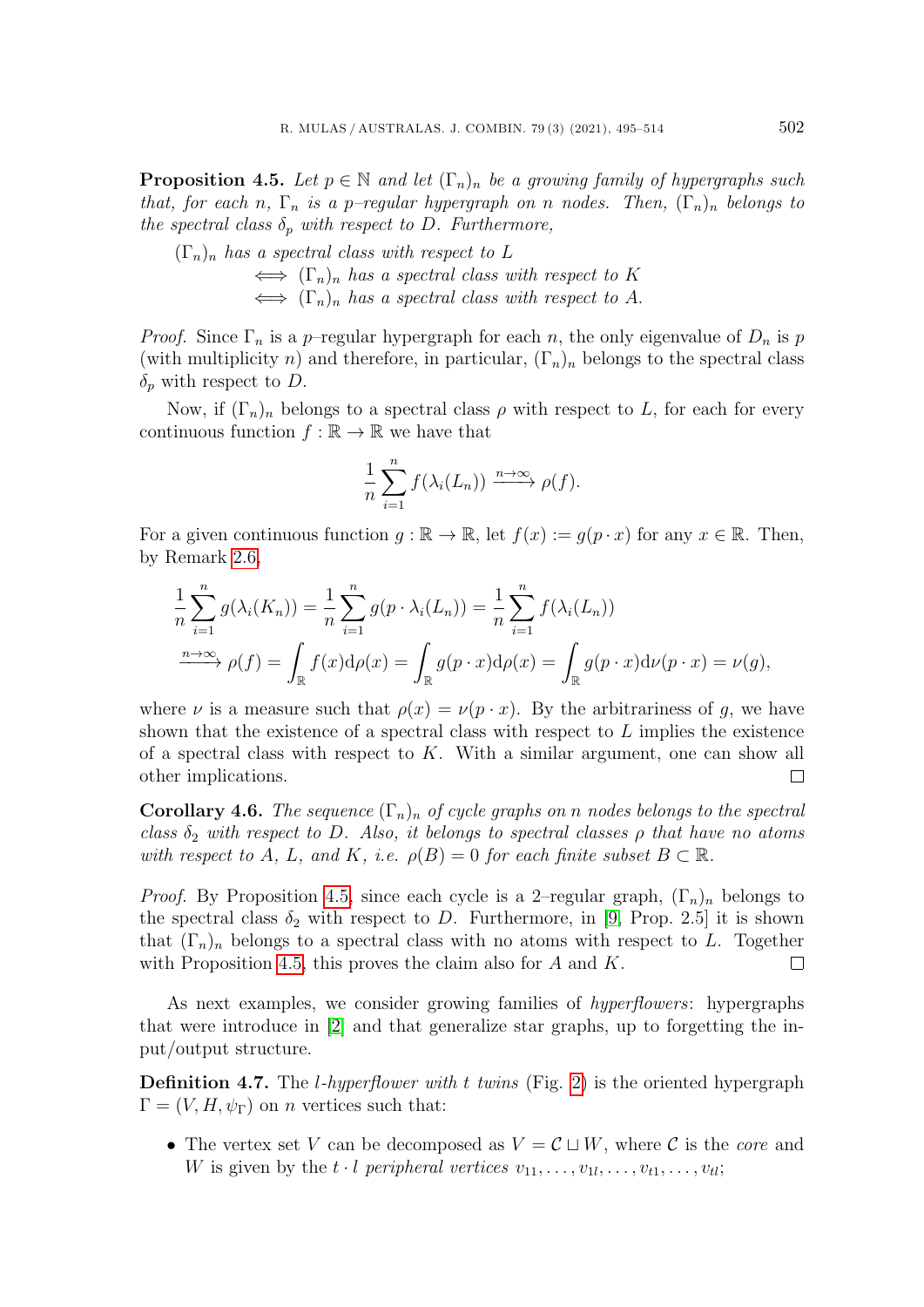• the hyperedge set is

$$
H = \{h | h = \mathcal{C} \cup \bigcup_{i=1}^{t} v_{ij} \text{ for } j = 1, \ldots, l\};
$$

•  $\psi_{\Gamma}: V \times H \to \{0, +1\}$ , i.e. all vertices are inputs for all hyperedges in which they are contained.



<span id="page-8-0"></span>Figure 2: A 5-hyperflower with 3 twins.

In Proposition [4.9](#page-10-0) below we consider a growing family of hyperflowers in which the core grows with  $n$ . In Proposition [4.10,](#page-10-1) on the contrary, we consider a growing family of hyperflowers in which the peripheral vertices and the number of hyperedges grow. Before, we describe the spectral measures associated to hyperflowers.

<span id="page-8-1"></span>**Theorem 4.8.** Let  $\Gamma$  be the l-hyperflower with t twins on n vertices. Its associated spectral measures are:

 $\bullet \ \mu(D) = \frac{n - tl}{n} \cdot \delta_l + \frac{tl}{n}$  $\frac{t l}{n} \cdot \delta_1$ 

• 
$$
\mu(L) = \frac{n-l}{n} \cdot \delta_0 + \frac{l-1}{n} \cdot \delta_t + \frac{1}{n} \cdot \delta_{n-l} + \epsilon
$$

- $\mu(K) = \frac{n-l}{n} \cdot \delta_0 + \frac{l-1}{n}$  $\frac{-1}{n} \cdot \delta_t + \frac{1}{n}$  $\frac{1}{n} \cdot \delta_{nl-tl^2+t}$
- $\mu(A) = \frac{n-tl-1}{n} \cdot \delta_l + \frac{l(t-1)}{n}$  $\frac{-1)}{n} \cdot \delta_1 + \frac{l-1}{n}$  $\frac{-1}{n} \cdot \delta_{1-t} + \frac{1}{n}$  $\frac{1}{n} \cdot \delta_a + \frac{1}{n}$  $\frac{1}{n} \cdot \delta_b$ ,

for some  $a, b \in [-ln, ln]$ .

*Proof.* Since  $\Gamma$  has  $n - tl$  core vertices of degree l and tl peripheral vertices of degree 1, the first claim is immediate. Moreover, as shown in [\[2,](#page-18-6) Prop. 6.10], the spectrum of  $L$  in this case is given by: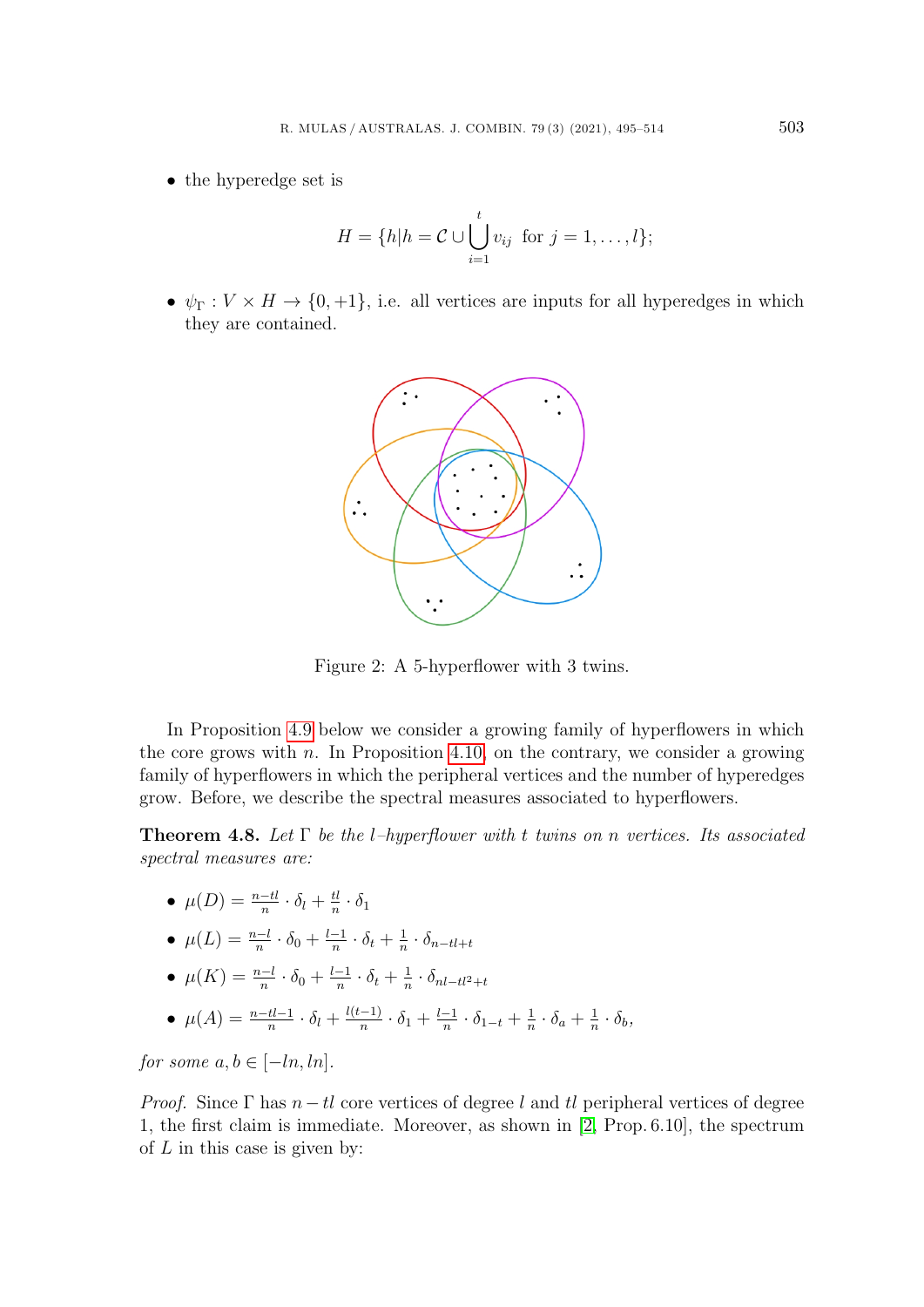- 0, with multiplicity  $n l$ ;
- t, with multiplicity  $l-1$ ;
- $\lambda_n = n tl + t$ .

This proves the second claim.

By Remark [2.5](#page-3-3) and [\[2,](#page-18-6) Prop. 6.10], K has eigenvalue 0 with multiplicity  $n - l$ . Also, it is easy to see that, as in the case of L, the  $l-1$  functions that are 1 on the peripheral vertices of a fixed hyperedge, −1 on the peripheral vertices of another hyperedge and 0 otherwise, are  $l - 1$  linearly independent eigenfunctions with eigenvalue t. Therefore, t is an eigenvalue with multiplicity at least  $l-1$ . Since there is only one eigenvalue left, by Remark [2.7](#page-3-4) this is

$$
\lambda = \sum_{i \in V} \deg(i) - t(l-1) = l(n - tl) + 1(tl) - t(l-1) = nl - tl^2 + t.
$$

It is left to investigate the eigenvalues of A. Observe that, up to reordering the vertices,

| $\overline{A}$ | l<br>0<br>l<br>0               | $\mathbf{1}_{(n-tl)\times t}$                                                                  | . | $\mathbf{1}_{(n-tl)\times t}$           |
|----------------|--------------------------------|------------------------------------------------------------------------------------------------|---|-----------------------------------------|
|                | $\mathbf{1}_{t\times (n-tl)}$  | $\mathbf{1}$<br>$\mathbf{1}$<br>$\overline{0}$<br>$\mathbf{1}$<br>$\theta$<br>1<br>1<br>1<br>0 |   | $\mathbf{0}_{t \times t}$               |
|                |                                |                                                                                                |   |                                         |
|                | $\mathbf{1}_{t \times (n-tl)}$ | $\mathbf{0}_{t \times t}$                                                                      |   | $\mathbf{1}$<br>0<br>1<br>1<br>$\theta$ |

Therefore, the matrix  $A - l \cdot \text{Id}$  is such that its first  $n - tl$  rows (resp. columns) coincide, which implies that it has eigenvalue 0 with multiplicity at least  $n - tl - 1$ . Hence, A has eigenvalue l with multiplicity at least  $n-tl-1$ . Similarly, the fact that the matrix  $A - Id$  has l families of t rows (resp. columns) that coincide, implies that A – Id has eigenvalue 0 with multiplicity at least  $l(t-1)$ , therefore A has eigenvalue 1 with multiplicity at least  $l(t-1)$ . Moreover, similarly to the cases of L and K, it is easy to check that the  $l-1$  functions that are 1 on the peripheral vertices of a fixed hyperedge, −1 on the peripheral vertices of another hyperedge and 0 otherwise, are  $l-1$  linearly independent eigenfunctions with eigenvalue  $1-t$ . We have therefore listed  $n-2$  eigenvalues of A (with multiplicity). By Remark [2.4,](#page-3-1) the two remaining eigenvalues must be in the interval  $[-ln, ln]$ . This proves the last claim.  $\Box$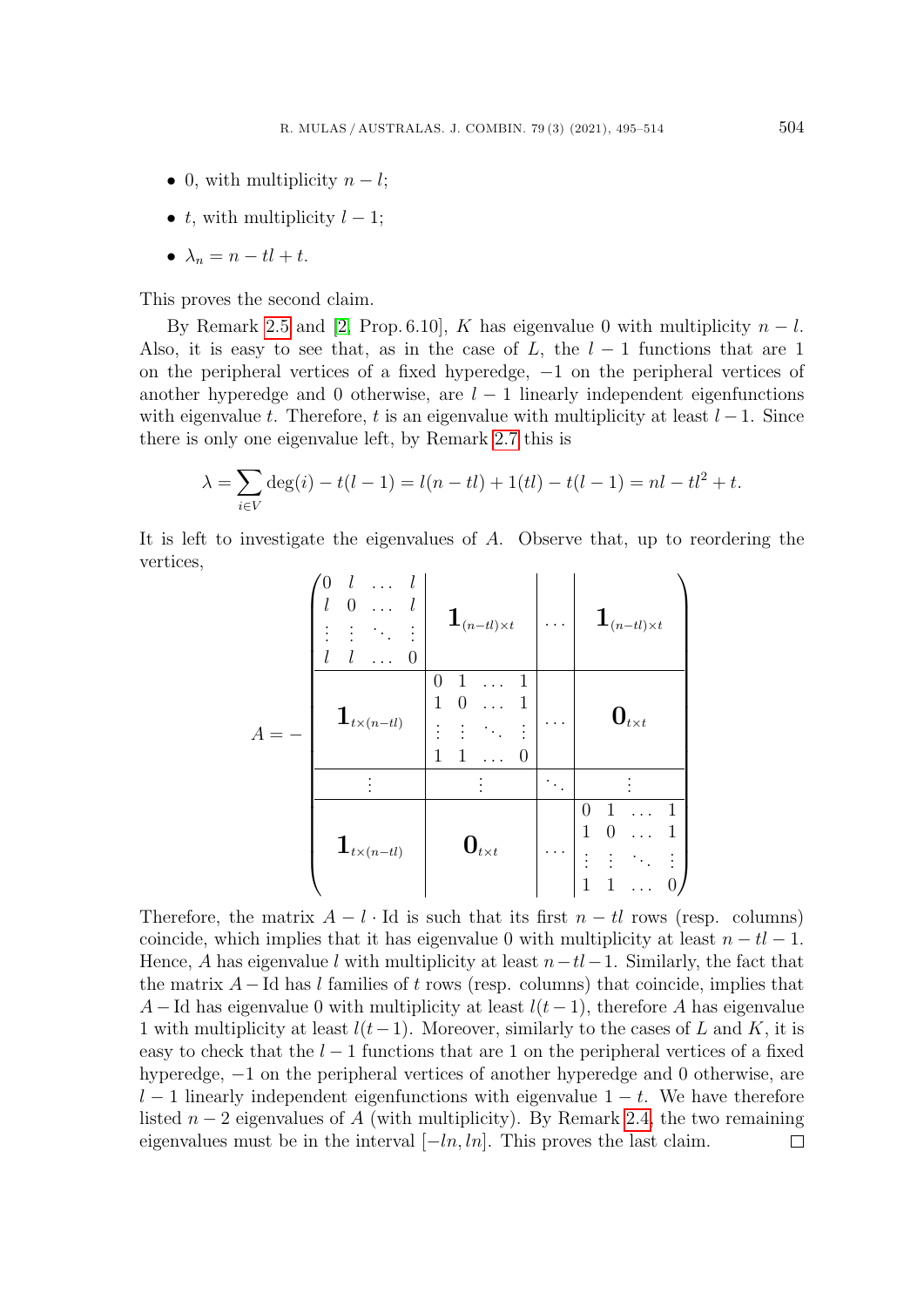<span id="page-10-0"></span>**Proposition 4.9.** Fix  $t, l \in \mathbb{N}$ . For each  $n > t$  + 1, let  $\Gamma_n$  be the l-hyperflower with t twins on n vertices. Then,  $(\Gamma_n)_n$  belongs to the spectral class of  $\delta_1$  with respect to D and A, and it belongs to the spectral class of  $\delta_0$  with respect to L and K.

Proof. This follows from Theorem [4.8.](#page-8-1)

Remark 4.4. If we compare Proposition [4.1](#page-4-2) and Proposition [4.9,](#page-10-0) we can see that the spectral classes of these two families of hypergraphs are the same, with respect to all their corresponding operators. The intuition behind this is clear: a hyperflower with a growing core tends to look like a hypergraph that has only hyperedges of maximal cardinality.

<span id="page-10-1"></span>**Proposition 4.10.** Fix  $t, c \in \mathbb{N}$ . For each  $l \in \mathbb{N}$ , let  $\Gamma_{c+tl}$  be the l-hyperflower with t twins on  $c + tl$  vertices. Then,  $(\Gamma_{c+tl})_{l>1}$  belongs to the following spectral classes:

- $\delta_1$ , with respect to D;
- $\bullet$   $\frac{t-1}{t}$  $\frac{-1}{t} \cdot \delta_0 + \frac{1}{t}$  $\frac{1}{t} \cdot \delta_t$ , with respect to L and K;
- $\bullet$   $\frac{t-1}{t}$  $\frac{-1}{t} \cdot \delta_1 + \frac{1}{t}$  $\frac{1}{t} \cdot \delta_{1-t}$ , with respect to A.

*Proof.* By Theorem [4.8,](#page-8-1) the spectral measures associated to  $\Gamma_{c+tl}$  are:

- $\bullet$   $\mu(D_{c+tl}) = \frac{c}{c+tl} \cdot \delta_l + \frac{tl}{c+tl} \cdot \delta_1$
- $μ(L_{c+tl}) = \frac{c + l(t-1)}{c + tl} \cdot \delta_0 + \frac{l-1}{c + tl} \cdot \delta_t + \frac{1}{c + tl} \cdot \delta_{c+t}$
- $μ(K_{c+tl}) = \frac{c + l(t-1)}{c+tl} \cdot \delta_0 + \frac{l-1}{c+tl} \cdot \delta_t + \frac{1}{c+tl} \cdot \delta_{cl+t}$
- $\mu(A_{c+tl}) = \frac{c-1}{c+tl} \cdot \delta_l + \frac{l(t-1)}{c+tl} \cdot \delta_1 + \frac{l-1}{c+tl} \cdot \delta_{1-t} + \frac{1}{c+tl} \cdot \delta_{a_l} + \frac{1}{c+tl} \cdot \delta_{b_l},$

for some  $a_l, b_l \in [-l(c+tl), l(c+tl)]$ . The claim follows by considering the limits.  $\Box$ 

Corollary 4.11 (Star graphs). A growing family of star graphs belongs to the spectral class  $\delta_1$  with respect to D, L and K, and to the spectral class  $\delta_0$  with respect to A.

*Proof.* This follows by letting  $c = t = 1$  in Proposition [4.10](#page-10-1) and by Remark [4.1.](#page-5-1)  $\Box$ 

Remark 4.5. Instead of considering the spectral measures for the  $n \times n$  matrices associated to hypergraphs, one could also look at the  $m \times m$  operators  $L^H$  and  $K^H$ . For instance, if  $\Gamma$  is the *l*–hyperflower with t twins on n vertices, by Theorem [4.8](#page-8-1) and Remark [2.5](#page-3-3) we have that

$$
\mu(L^H) = \frac{l-1}{l} \cdot \delta_t + \frac{1}{l} \cdot \delta_{n-tl+t}
$$

and

$$
\mu(K^H) = \frac{l-1}{l} \cdot \delta_t + \frac{1}{l} \cdot \delta_{n-tl^2+t}.
$$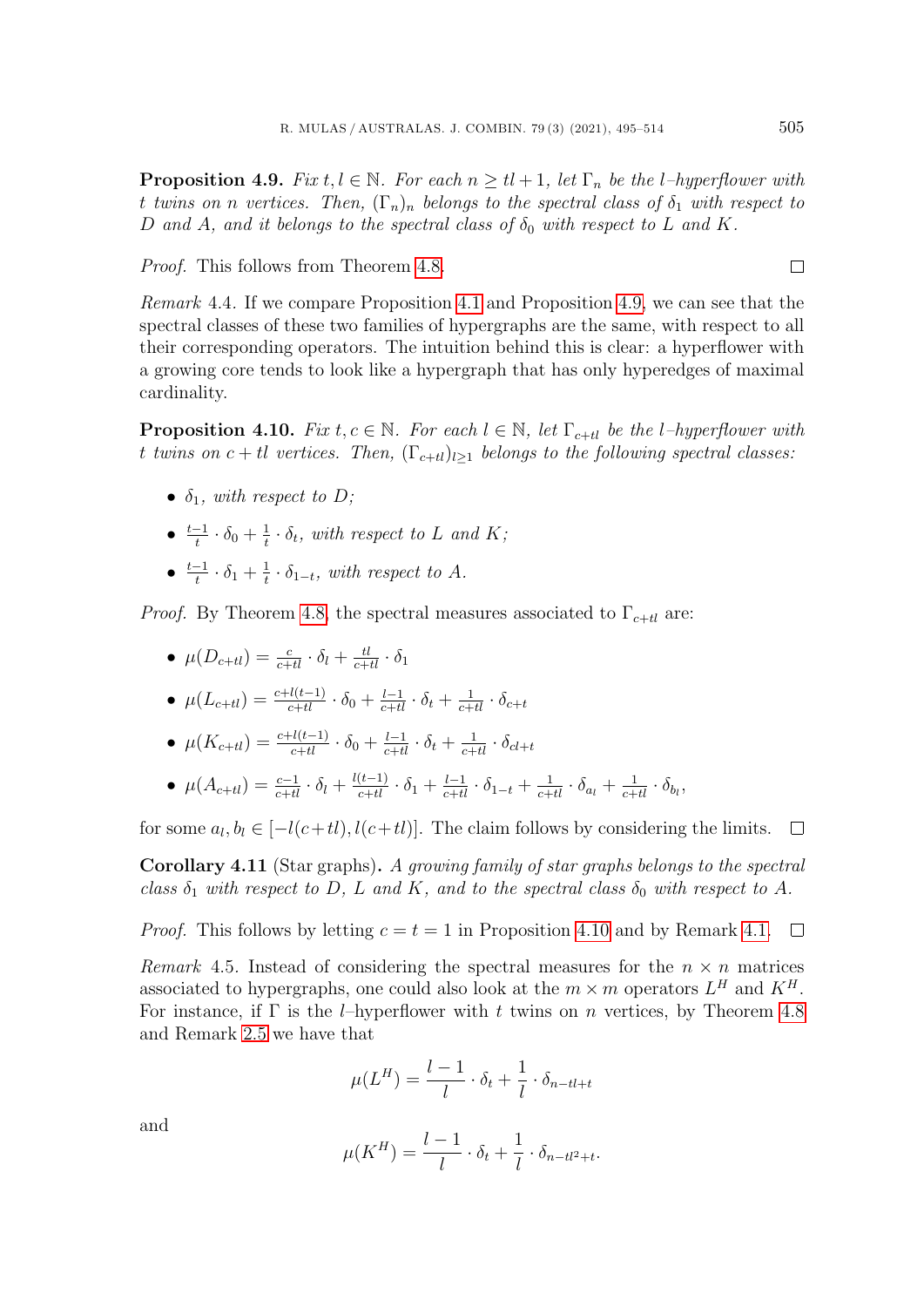Hence, in the setting of Proposition [4.9,](#page-10-0) the growing family of hyperflowers (with growing core and fixed l) the spectral classes of  $L^H$  and  $K^H$  are not well defined. In the setting of Proposition [4.10,](#page-10-1) the growing family of hyperflowers with growing number of hyperedges belongs to the spectral class of  $\delta_t$  with respect to both  $L^H$ and  $K^H$ .

#### <span id="page-11-0"></span>5 Difference of spectral classes

Theorem 2.8 in [\[9\]](#page-18-1) states that, if two growing families of graphs  $(\Gamma_{1,n})_n$  and  $(\Gamma_{2,n})_n$ differ by at most a finite number  $c$  of edges and their corresponding spectral measures with respect to  $L$  have weak limits, then the two limits coincide. Similarly, Theorem 6.4 in [\[14\]](#page-18-3) states that the difference of the spectral measures of  $(\Gamma_{1,n})_n$ and  $(\Gamma_{2n})_n$  goes to zero weakly, with respect to A, D, K and L. In Section [5.1](#page-11-1) we generalize the latter result to the case of hypergraphs. Moreover, in Section [5.2](#page-15-0) we prove that a strong convergence with respect to the total variation distance holds in various cases.

#### <span id="page-11-1"></span>5.1 Weak convergence

**Definition 5.1.** Two oriented hypergraphs  $\Gamma_1$  and  $\Gamma_2$  differ at most by c hyperedges if  $\Gamma_1 = (V, H_1, \psi_{H_1}), \Gamma_2 = (V, H_2, \psi_{H_2})$  and there exist  $\hat{H}, \hat{H}_1, \hat{H}_2 \subseteq V$  such that:

- $H_1 = \hat{H} \sqcup \hat{H}_1$  and  $H_2 = \hat{H} \sqcup \hat{H}_2$
- $\bullet \psi_{H_1}|_{\hat{H}} = \psi_{H_2}|_{\hat{H}}$
- $#(\hat{H}_1 \cup \hat{H}_2) \leq c.$

We denote by  $C_c(\mathbb{R}, \mathbb{R})$  the space of continuous functions  $f : \mathbb{R} \to \mathbb{R}$  with compact support.

<span id="page-11-3"></span>**Theorem 5.2.** Let  $c_1, c_2 \in \mathbb{N}$ . Let  $(\Gamma_{1,n})_n$  and  $(\Gamma_{2,n})_n$  be two sequences such that, for every n,  $\Gamma_{1,n}$  and  $\Gamma_{2,n}$  are two hypergraphs on n nodes that differ at most by  $c_1$ hyperedges of cardinality at most  $c_2$ . Denote by  $\mu_{1,n}$  and  $\mu_{2,n}$  the spectral measures associated to one of the matrices A, D, K, L. Then

<span id="page-11-2"></span>
$$
\mu_{1,n} - \mu_{2,n} \stackrel{*}{\rightharpoonup} 0,\tag{2}
$$

where  $\stackrel{*}{\rightharpoonup}$  denotes the weak star convergence, i.e. for each  $f \in C_c(\mathbb{R}, \mathbb{R})$ 

$$
\left|\mu_{1,n}(f)-\mu_{2,n}(f)\right|\to 0.
$$

Remark 5.1. We use the weak convergence in [\(1\)](#page-4-1) when considering the convergence of one sequence of measures to a given measure, while we use the weak star convergence in [\(2\)](#page-11-2) when considering the convergence of the difference between two sequences of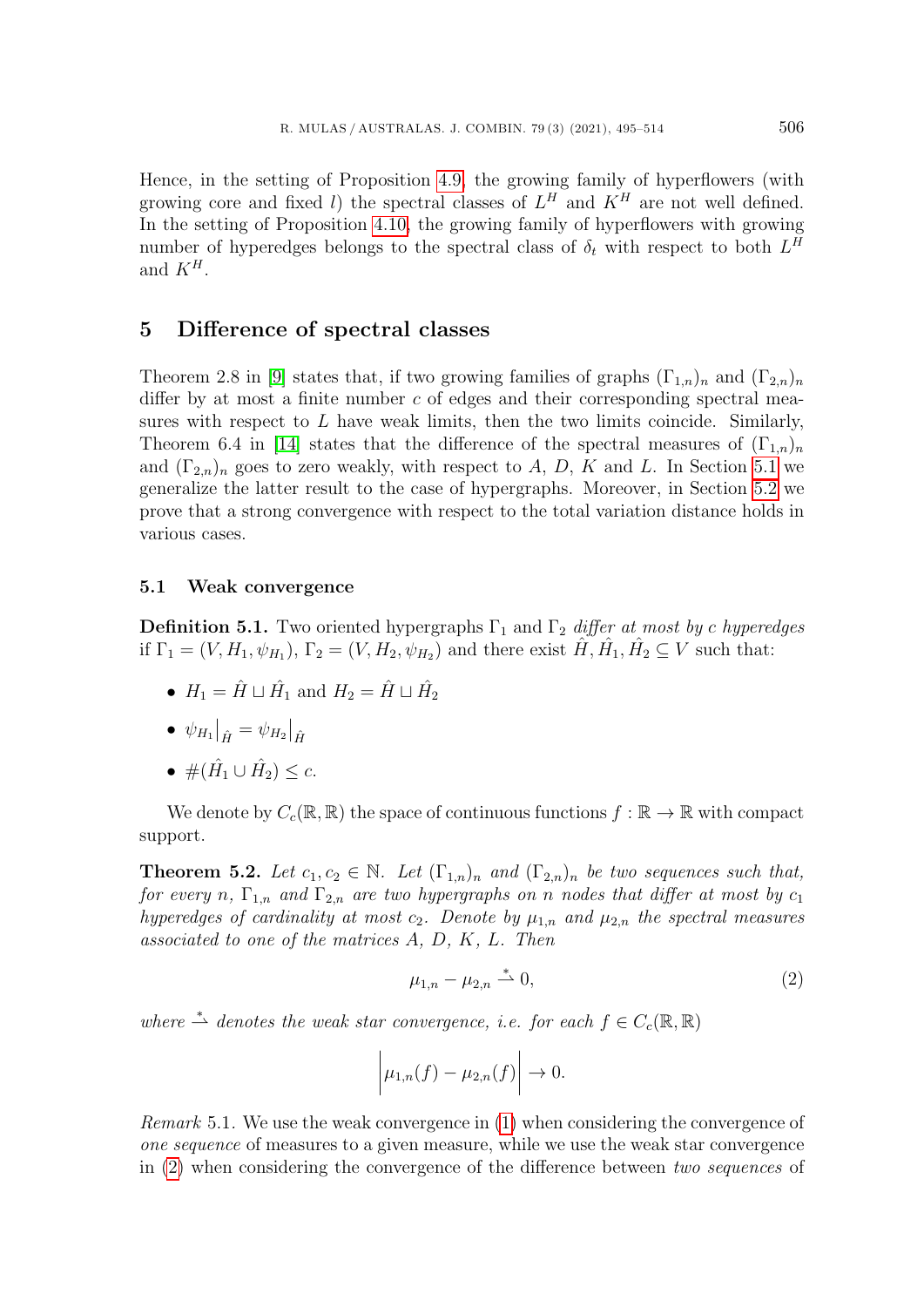measures. Note that the condition for the weak convergence has to be satisfied by every continuous function  $f : \mathbb{R} \to \mathbb{R}$ , while the condition for the weak star convergence has to be satisfied by every such function with compact support. Therefore, the weak convergence is stronger than the weak star convergence.

We need some preliminary definitions and results in order to prove Theorem [5.2.](#page-11-3)

**Definition 5.3.** Given a real  $n \times n$  symmetric matrix Q, its 1-Schatten norm is

$$
||Q||_{S^1} := \sum_{i=1}^n |\lambda_i(Q)|
$$

and its Frobenius norm is

$$
||Q||_F := \left(\sum_{i,j=1}^n |Q_{ij}|^2\right)^{1/2} = \sqrt{\text{tr}(Q \cdot Q^{\top})}.
$$

The Weilandt-Hoffman inequality [\[24,](#page-19-5) Exercise 1.3.6] holds:

$$
\sum_{i=1}^{n} |\lambda_i(Q_1) - \lambda_i(Q_2)| \le ||Q_1 - Q_2||_{S^1}.
$$
\n(3)

Moreover, since  $Q$  is symmetric, we can write

<span id="page-12-1"></span>
$$
||Q||_F = \sqrt{\text{tr}(Q^2)} = \left(\sum_{i=1}^n \lambda_i(Q^2)\right)^{1/2}.
$$
 (4)

Theorem [5.4](#page-12-0) below generalizes Lemma 6.8 in [\[14\]](#page-18-3).

<span id="page-12-0"></span>**Theorem 5.4.** Let  $\Gamma_1 = (V, H_1, \psi_{H_1})$  and  $\Gamma_2 = (V, H_2, \psi_{H_2})$  be two hypergraphs on n nodes that differ by at most  $c_1$  hyperedges of cardinality at most  $c_2$ . Let

$$
\Delta_1 := A(\Gamma_1) - A(\Gamma_2)
$$
  
\n
$$
\Delta_2 := D(\Gamma_1) - D(\Gamma_2)
$$
  
\n
$$
\Delta_3 := K(\Gamma_1) - K(\Gamma_2)
$$
  
\n
$$
\Delta_4 := L(\Gamma_1) - L(\Gamma_2).
$$

Then,

$$
\|\Delta_i\|_{S^1} \le 3c_1^2 \cdot c_2 \text{ for } i = 1, 2, 3,
$$

and

$$
\|\Delta_4\|_{S^1} \le 2\sqrt{2n} \cdot c_1 \cdot c_2.
$$

*Proof.* The fact that  $\Gamma_1$  and  $\Gamma_2$  differ by at most  $c_1$  hyperedges of cardinality at most  $c_2$  implies that: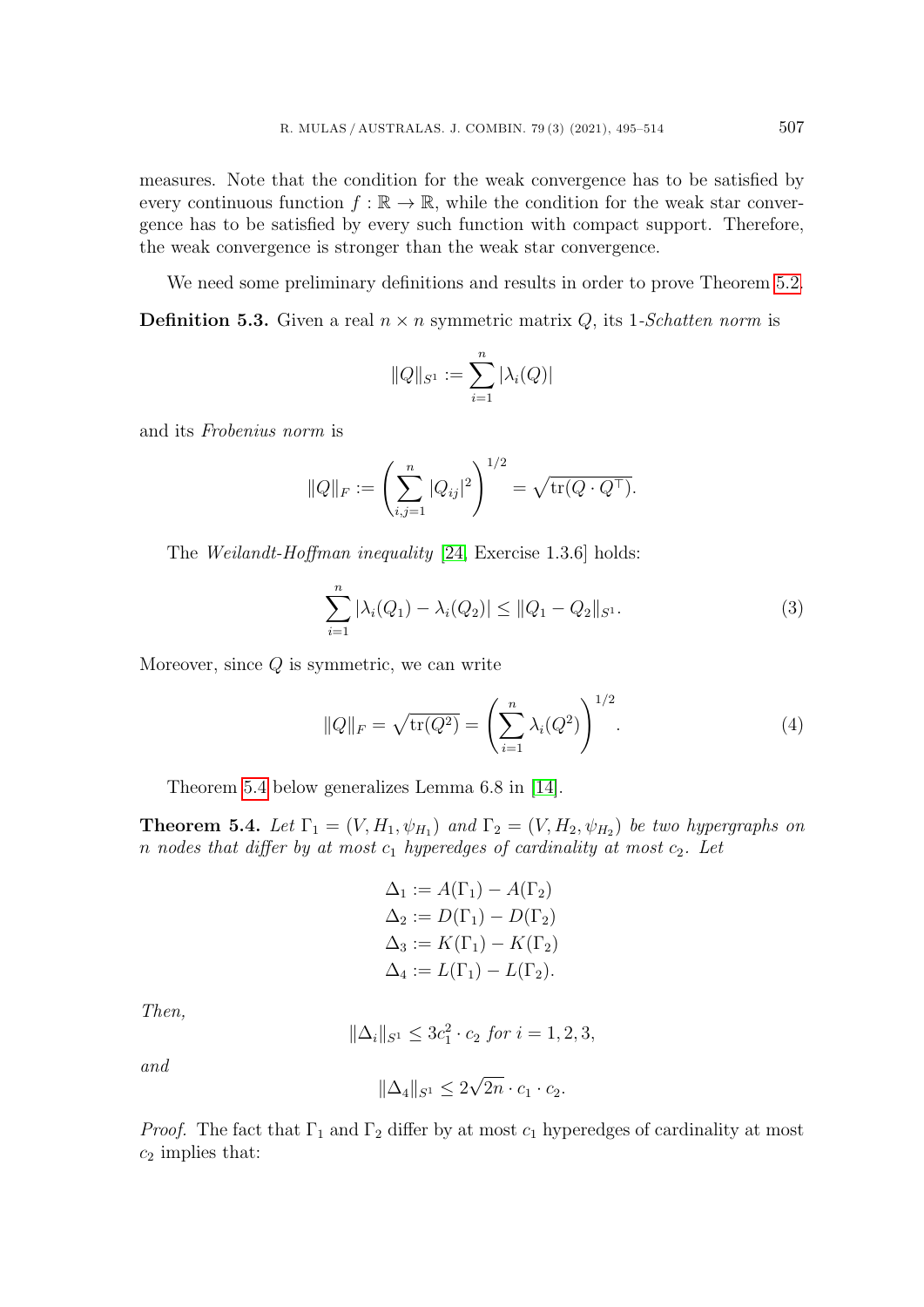- At most  $c_1 \cdot c_2$  vertices have different adjacencies in  $\Gamma_1$  and  $\Gamma_2$ .
- For each  $i, j \in V$ ,  $|(A_1)_{ij} (A_2)_{ij}| \leq c_1$ .
- For each  $i \in V$ ,  $|\deg_{\Gamma_1}(i) \deg_{\Gamma_2}(i)| \leq c_1$ .

Therefore,

- $\Delta_1 = A_1 A_2$  is a matrix with only zeros on the diagonal that has at most  $2c_1 \cdot c_2$  nonzero entries, whose absolute value is bounded by  $c_1$ ;
- $\Delta_2 = D_1 D_2$  is a diagonal matrix that has at most  $c_1 \cdot c_2$  nonzero entries, whose absolute value is bounded by  $c_1$ ;
- $\Delta_3 = K_1 K_2 = (D_1 D_2) + (A_1 A_2)$  has at most  $3c_1 \cdot c_2$  nonzero entries, whose absolute value is bounded by  $c_1$ .

Hence, for  $j = 1, 2, 3, \Delta_j$  has rank at most  $c := 3c_1 \cdot c_2$ , and therefore at most c nonzero eigenvalues. It follows that

$$
\|\Delta_j\|_{S^1} = \sum_{i=n-c+1}^n |\lambda_i(\Delta_j)|
$$
  
\n
$$
= \langle (1, ..., 1), (|\lambda_{n-c+1}(\Delta_j)|, ..., |\lambda_n(\Delta_j)|) \rangle
$$
  
\n(by Cauchy-Schwarz) 
$$
\leq \sqrt{c} \cdot \left( \sum_{i=n-c+1}^n \lambda_i(\Delta_j)^2 \right)^{1/2}
$$
  
\n(by (4)) 
$$
= \sqrt{c} \cdot \|\Delta_j\|_F
$$
  
\n
$$
= \sqrt{c} \cdot \left( \sum_{i,k} (\Delta_j)_{ik}^2 \right)^{1/2}
$$
  
\n
$$
\leq \sqrt{c} \cdot (c \cdot c_1^2)^{1/2}
$$
  
\n
$$
= 3c_1^2 \cdot c_2.
$$

Similarly,

$$
\Delta_4 := L_1 - L_2 = D_1^{-1/2} A_1 D_1^{-1/2} - D_2^{-1/2} A_2 D_2^{-1/2}
$$

has entries with absolute value

$$
|(\Delta_4)_{ij}| = \left| \frac{(A_1)_{ij}}{\sqrt{\deg_{\Gamma_1}(i)}\sqrt{\deg_{\Gamma_1}(j)}} - \frac{(A_2)_{ij}}{\sqrt{\deg_{\Gamma_2}(i)}\sqrt{\deg_{\Gamma_2}(j)}} \right|
$$
  
\n
$$
\leq \left| \frac{(A_1)_{ij}}{\sqrt{\deg_{\Gamma_1}(i)}\sqrt{\deg_{\Gamma_1}(j)}} \right| + \left| \frac{(A_2)_{ij}}{\sqrt{\deg_{\Gamma_2}(i)}\sqrt{\deg_{\Gamma_2}(j)}} \right|
$$
  
\n
$$
\leq 2.
$$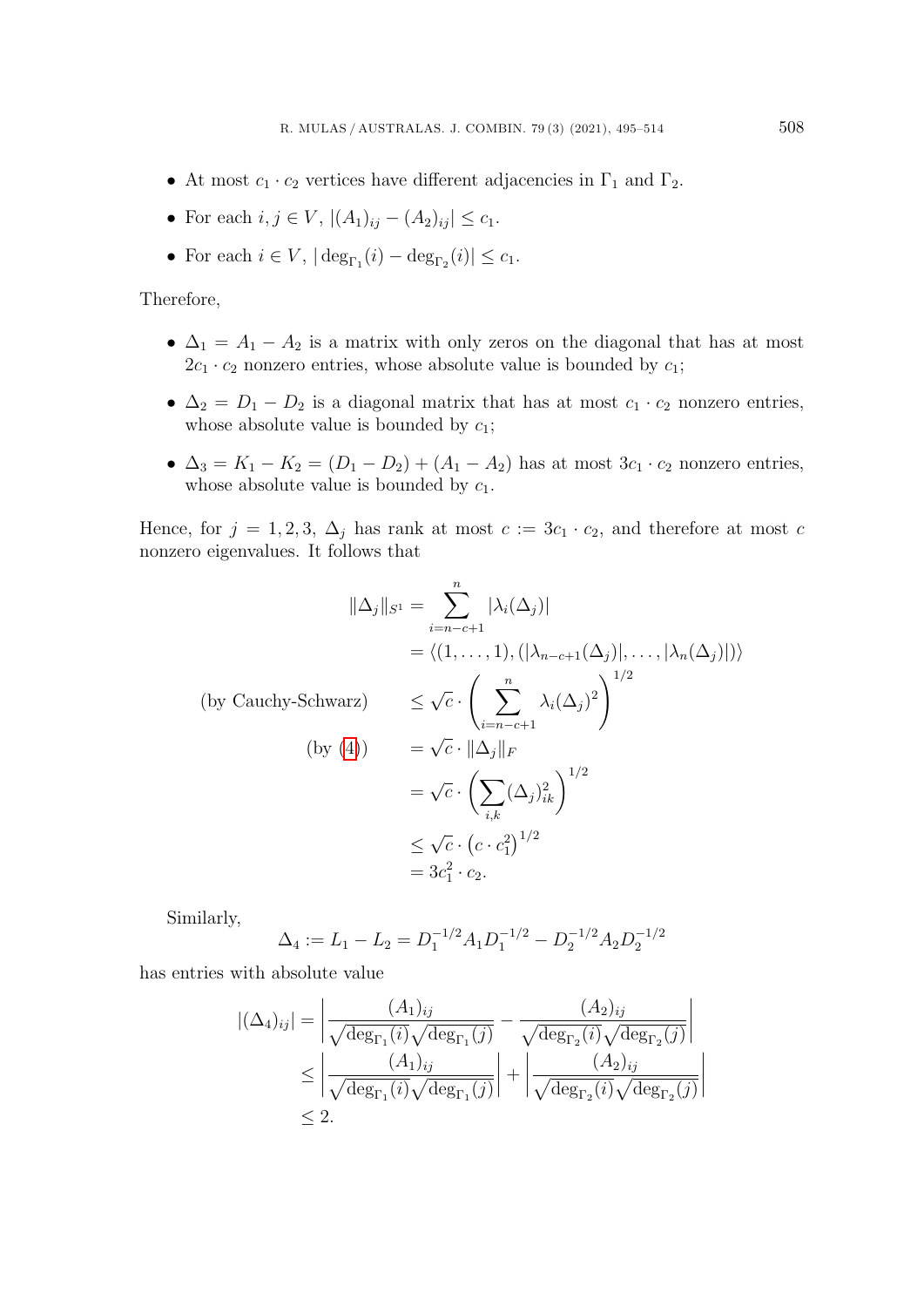Moreover,  $\Delta_4$  has at most  $c_1 \cdot c_2$  nonzero rows (respectively, columns), therefore it has rank at most  $c_1 \cdot c_2$ . It follows that

$$
\|\Delta_4\|_{S^1} = \sum_{i=n-c+1}^n |\lambda_i(\Delta_4)|
$$
  
\n
$$
\leq \sqrt{c_1 \cdot c_2} \cdot \left(\sum_{i=n-c_1 \cdot c_2+1}^n \lambda_i(\Delta_4)^2\right)^{1/2}
$$
  
\n
$$
= \sqrt{c_1 \cdot c_2} \cdot \|\Delta_4\|_F
$$
  
\n
$$
= \sqrt{c_1 \cdot c_2} \cdot \left(\sum_{i,k} (\Delta_4)_{ik}^2\right)^{1/2}
$$
  
\n
$$
\leq \sqrt{c_1 \cdot c_2} \cdot (2n \cdot c_1 \cdot c_2 \cdot 4)^{1/2}
$$
  
\n
$$
= 2\sqrt{2n} \cdot c_1 \cdot c_2.
$$

 $\Box$ 

We can now prove Theorem [5.2.](#page-11-3)

Proof of Theorem [5.2.](#page-11-3) We first recall the statement of Proposition 6.7 in [\[14\]](#page-18-3):

**Proposition** (Prop. 6.7 in [\[14\]](#page-18-3)). Let  $Q_1, Q_2$  be two real  $n \times n$  symmetric matrices such that

$$
||Q_1 - Q_2||_{S^1} \le c.
$$

Then, for each  $f \in C_c(\mathbb{R}, \mathbb{R})$  and for each  $\varepsilon > 0$ , there exists  $\delta > 0$  such that

$$
\left|\mu(Q_1)(f) - \mu(Q_2)(f)\right| \leq \varepsilon + \frac{2 \sup|f|}{\delta n} \cdot c.
$$

We now consider two cases.

1. Case 1:  $\mu_{1,n}$  and  $\mu_{2,n}$  denote the spectral measures associated to one of the matrices A, D, K. By Theorem [5.4](#page-12-0) and by Proposition 6.7 in [\[14\]](#page-18-3), for  $f \in$  $C_c(\mathbb{R}, \mathbb{R})$  and for each  $\varepsilon > 0$  there exists  $\delta > 0$  such that

$$
\left|\mu_{1,n}(f) - \mu_{2,n}(f)\right| \leq \varepsilon + \frac{2 \sup|f|}{\delta n} \cdot 3c_1^2 \cdot c_2.
$$

Hence,

$$
\lim_{n\to\infty}\bigg|\mu_{1,n}(f)-\mu_{2,n}(f)\bigg|\leq\varepsilon.
$$

2. Case 2:  $\mu_{1,n}$  and  $\mu_{2,n}$  denote the spectral measures associated to L. Similarly to the first case, by Theorem [5.4](#page-12-0) and by Proposition 6.7 in [\[14\]](#page-18-3), for each  $f \in C_c(\mathbb{R}, \mathbb{R})$  and for each  $\varepsilon > 0$  there exists  $\delta > 0$  such that

$$
\left|\mu_{1,n}(f) - \mu_{2,n}(f)\right| \leq \varepsilon + \frac{2 \sup|f|}{\delta n} \cdot 2\sqrt{2n} \cdot c_1 \cdot c_2.
$$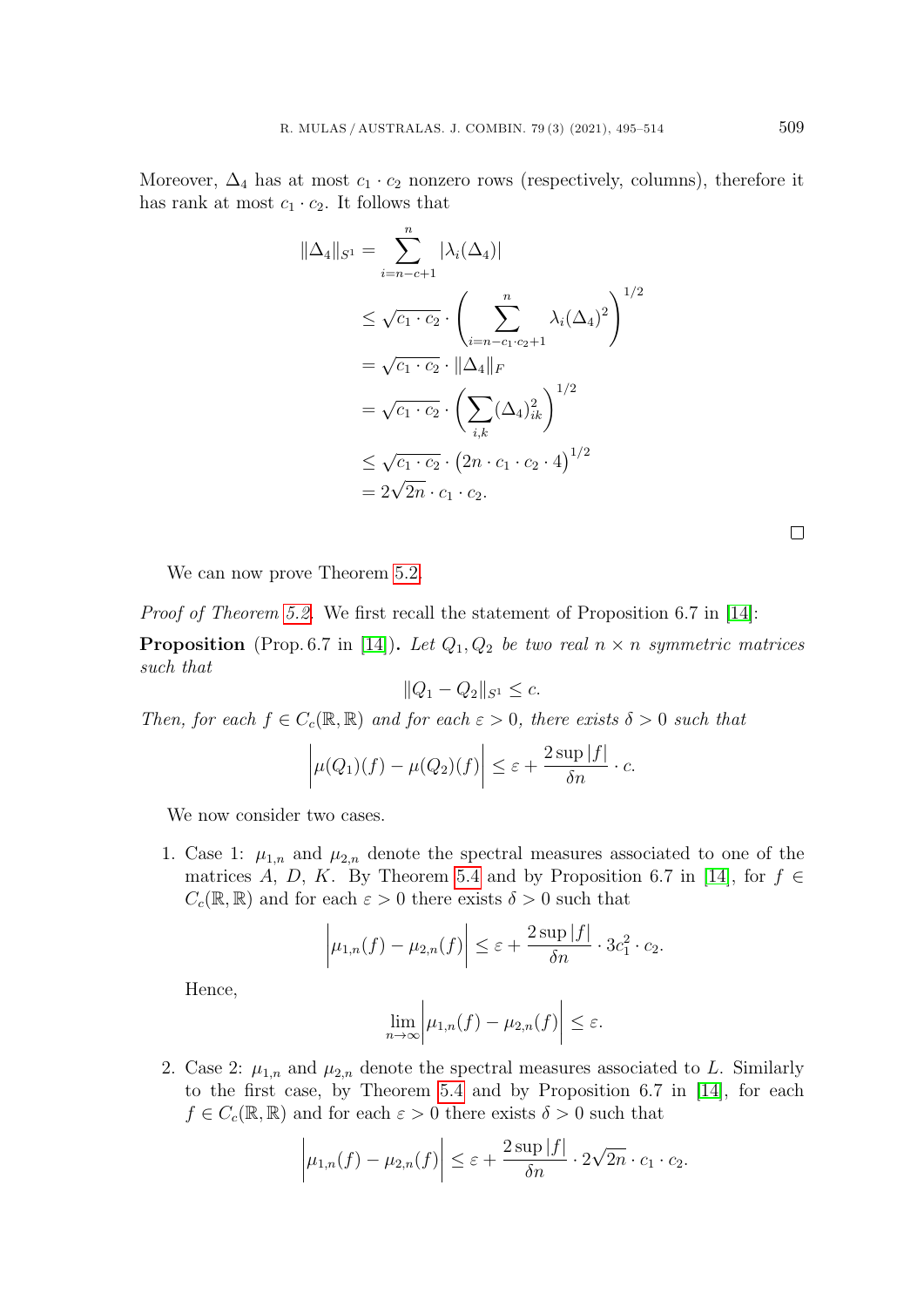Hence, as before,

$$
\lim_{n\to\infty}\bigg|\mu_{1,n}(f)-\mu_{2,n}(f)\bigg|\leq\varepsilon.
$$

This proves the claim.

 $\Box$ 

#### <span id="page-15-0"></span>5.2 Strong convergence

Remark 5.2. As shown in [\[14\]](#page-18-3), the weak convergence in [\[14,](#page-18-3) Theorem 6.4] that we generalized in Theorem [5.2](#page-11-3) cannot be substituted by the strong convergence in total variation distance. However, as proved in [\[14,](#page-18-3) Cor. 6.11], the convergence in total variation distance holds, in the case of  $L$ , when considering growing families of graphs such that, for each n even,  $\Gamma_{1,n}$  is the disjoint union of two complete graphs on  $n/2$ nodes, while  $\Gamma_{2,n}$  is a "connected sum" of two complete graphs, namely, it is given by two copies of the complete graph on  $n/2$  vertices, joined by at most c edges, where  $c = o(n)$ . By Remark [4.1,](#page-5-1) this holds also for the 2-complete hypergraphs in Def. [4.2.](#page-5-2) Here we generalize this result and we show that the strong convergence in total variation distance holds for various families of growing hypergraphs and with respect to all operators  $A, D, K$  and  $L$ . While the proof of Lemma 6.9 and Corollary 6.20 in [\[14\]](#page-18-3) is based on the investigation of the eigenvectors of  $L$  for the given graphs, here we prove some general spectral properties of symmetric matrices and we use them in order to prove our claim.

**Definition 5.5.** The total variation distance between two measures  $\mu_1$  and  $\mu_2$  on an interval  $I \subset \mathbb{R}$  is

$$
d_{\text{tv}}(\mu_1, \mu_2) := \sup_{B \subseteq \text{I measurable}} \left| \mu_1(B) - \mu_2(B) \right|.
$$

<span id="page-15-1"></span>**Lemma 5.6.** Let Q be an  $n \times n$  symmetric matrix, let  $c \in \{1, ..., n-1\}$  and let P be a submatrix of Q of size  $(n-c) \times (n-c)$ . For each  $\lambda \in \mathbb{R}$ ,

$$
M_{\lambda}(P) \ge M_{\lambda}(Q) - c
$$
 and  $M_{\lambda}(Q) \ge M_{\lambda}(P) - c$ .

Proof. By repeatedly applying the Cauchy Interlacing Theorem (Theorem 4.3.17 in [\[10\]](#page-18-14)), for all  $k \in \{1, ..., n - c\}$ 

$$
\lambda_k(Q) \leq \lambda_k(P) \leq \lambda_{k+c}(Q).
$$

Therefore,

$$
\lambda_k(Q) = \ldots = \lambda_{k+c}(Q) = \lambda \Longrightarrow \lambda_k(P) = \lambda
$$

and similarly

$$
\lambda_k(P) = \ldots = \lambda_{k+c}(P) = \lambda \Longrightarrow \lambda_{k+c}(Q) = \lambda.
$$

Hence, if Q has eigenvalue  $\lambda$  with multiplicity  $M_{\lambda}(Q)$ , then P has eigenvalue  $\lambda$  with multiplicity at least  $M_{\lambda}(Q) - c$ . That is,  $M_{\lambda}(P) \geq M_{\lambda}(Q) - c$  for each  $\lambda$ . Similarly,  $M_{\lambda}(Q) \geq M_{\lambda}(P) - c.$  $\Box$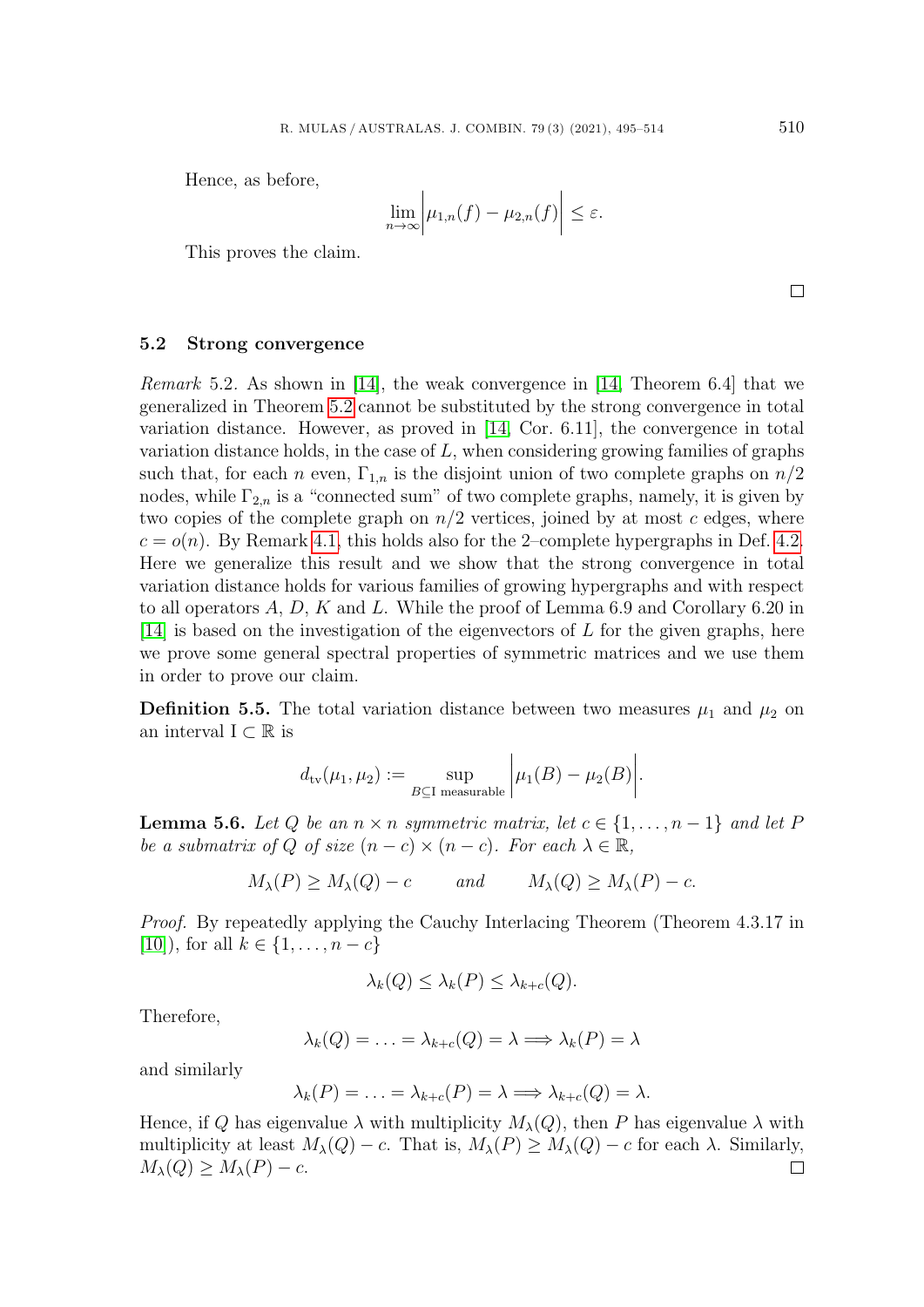<span id="page-16-0"></span>**Corollary 5.7.** Let  $Q_1$  and  $Q_2$  be two  $n \times n$  symmetric matrices that differ at most by c rows (respectively, columns). For each  $\lambda \in \mathbb{R}$ ,

$$
M_{\lambda}(Q_1) \ge M_{\lambda}(Q_2) - 2c.
$$

*Proof.* Since  $Q_1$  and  $Q_2$  differ at most by c rows (respectively, columns), there exists a submatrix P of both  $Q_1$  and  $Q_2$  that has size  $(n - c) \times (n - c)$ . By Lemma [5.6,](#page-15-1)

$$
M_{\lambda}(Q_1) \ge M_{\lambda}(P) - c \ge M_{\lambda}(Q_2) - 2c.
$$

**Theorem 5.8.** Let  $s \in \mathbb{N}$ . For  $n \in \mathbb{N}$ , let  $Q_{1,n}$  and  $Q_{2,n}$  be two  $n \times n$  symmetric matrices that differ at most by  $c = o(n)$  rows (respectively, columns). Assume that, for each n, there exist at most s eigenvalues of  $Q_{1,n}$  whose sum of multiplicities is at least  $n - k$ , where  $k = o(n)$ . Then,

$$
d_{tv}(\mu(Q_{1,n}), \mu(Q_{2,n})) \xrightarrow{n \to \infty} 0.
$$

*Proof.* By assumption, given *n* there exist at most *s* eigenvalues  $a_{n,j}$  of  $Q_{1,n}$  with respective multiplicities  $q_{n,j}$ , such that  $\sum_{j} q_{n,j} \geq n-k$ . Hence, we can write

$$
\mu(Q_{1,n}) = \sum_j \frac{q_{n,j}}{n} \cdot \delta_{a_{n,j}} + \sum_n \frac{1}{n} \delta_n,
$$

where the second sum is over at most k eigenvalues  $\eta$  of  $Q_{1,n}$ . By Corollary [5.7,](#page-16-0)

$$
\mu(Q_{2,n}) = \sum_j \frac{q_{n,j} - 2c}{n} \cdot \delta_{a_{n,j}} + \sum_j \frac{1}{n} \delta_{\eta},
$$

where the sum is over at most  $k + 2cs$  eigenvalues  $\eta$  of  $Q_{2,n}$ . Therefore,

$$
d_{\text{tv}}(\mu(Q_{1,n}), \mu(Q_{2,n})) \le \frac{k + 2cs}{n}
$$

tends to zero for  $n \to \infty$ , since by assumption  $c = o(n)$  and  $k = o(n)$ .

<span id="page-16-1"></span>**Corollary 5.9.** Let  $s \in \mathbb{N}$ . For  $n \in \mathbb{N}$ , let  $Q_{1,n}$  and  $Q_{2,n}$  be two  $n \times n$  symmetric matrices that differ at most by  $c = o(n)$  rows (respectively, columns). Assume that, for each n,  $Q_{1,n}$  has at most s distinct eigenvalues. Then,

$$
d_{tv}(\mu(Q_{1,n}), \mu(Q_{2,n})) \xrightarrow{n \to \infty} 0.
$$

As a consequence of Corollary [5.9,](#page-16-1) we can prove convergence in total variation distance for spectral measures for various growing families of hypergraphs.

 $\Box$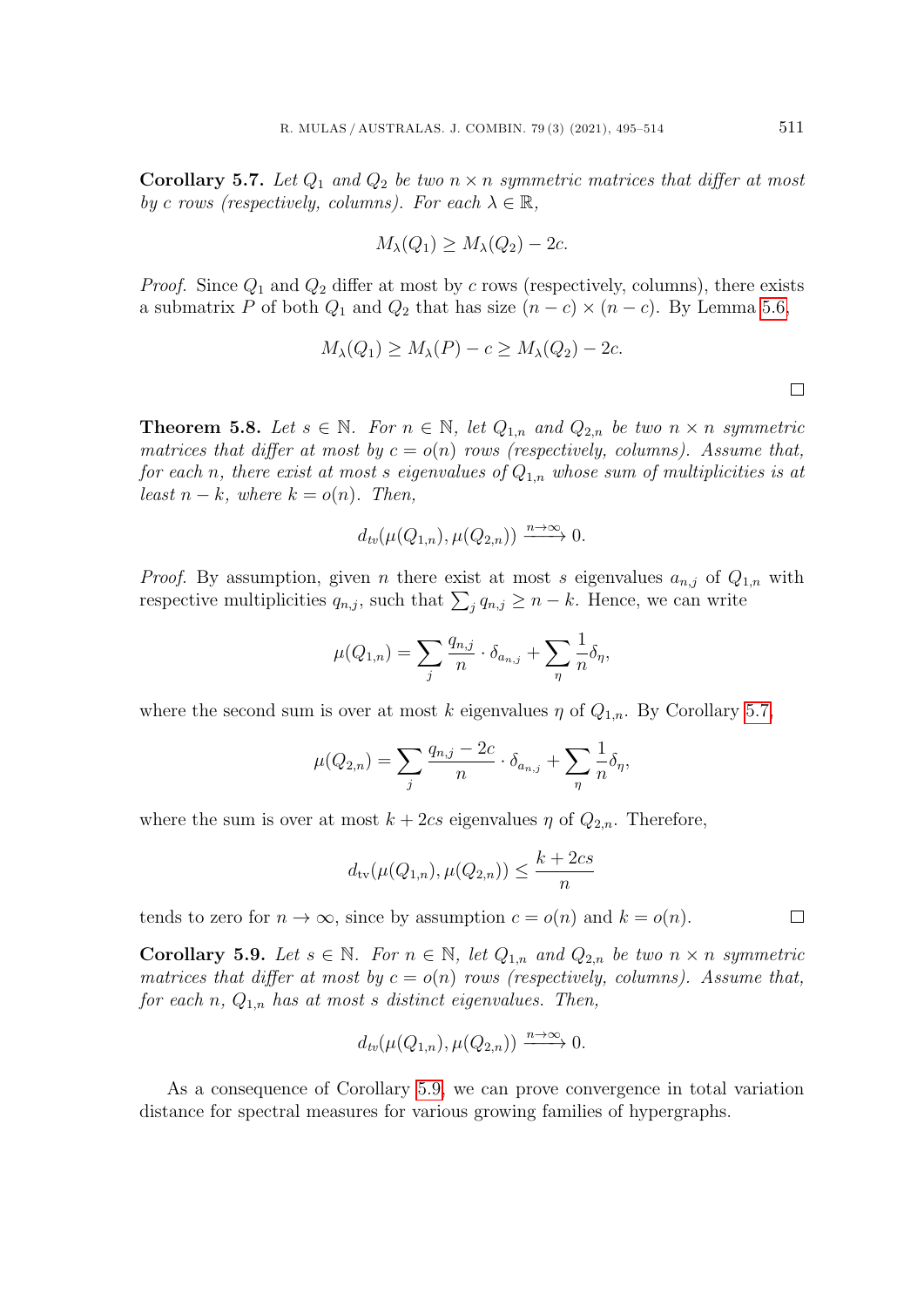**Corollary 5.10.** Let  $k, r \in \mathbb{N}$  with  $r \geq 2$ . For each  $n \in \mathbb{N}_{\geq 2}$ , let  $\Gamma_{1,n}$  be the disjoint union of k r–complete hypergraphs on n nodes, and let  $\Gamma_{2,n}$  be a hypergraph that differs from  $\Gamma_{1,n}$  by at most  $c_1$  hyperedges of cardinality at most  $c_2$ , where  $c_1 \cdot c_2 = o(n)$ . Denote by  $\mu_{1,n}$  and  $\mu_{2,n}$  the corresponding spectral measures with respect to one of the matrices A, D, K, L. Then,

$$
d_{tv}(\mu_{1,n}, \mu_{2,n}) \xrightarrow{n \to \infty} 0.
$$

*Proof.* Since  $\Gamma_{1,n}$  and  $\Gamma_{2,n}$  differ by at most  $c_1$  hyperedges of cardinality at most  $c_2$ , their associated operators differ at most by  $c_1 \cdot c_2$  rows (respectively, columns). The claim follows from Lemma [4.3](#page-5-0) and Corollary [5.9](#page-16-1) with  $c = c_1 \cdot c_2$ .  $\Box$ 

Similarly, in Corollary [5.11](#page-17-0) and Corollary [5.12](#page-17-1) below we prove strong convergence for growing families of hyperflowers, in the settings of Proposition [4.9](#page-10-0) and Proposition [4.10,](#page-10-1) respectively.

<span id="page-17-0"></span>**Corollary 5.11.** Fix  $t, l \in \mathbb{N}$ . For each  $n \geq t$  + 1, let  $\Gamma_{n,1}$  be the l-hyperflower with t twins on n vertices and let  $\Gamma_{n,2}$  be a hypergraph that differs from  $\Gamma_{n,1}$  by at most  $c_1$  hyperedges of cardinality at most  $c_2$ . Denote by  $\mu_{1,n}$  and  $\mu_{2,n}$  the corresponding spectral measures with respect to one of the matrices A, D, K, L. Then,

$$
d_{tv}(\mu_{1,n}, \mu_{2,n}) \xrightarrow{n \to \infty} 0.
$$

Proof. This follows from Theorem [4.8](#page-8-1) and Corollary [5.9.](#page-16-1)

<span id="page-17-1"></span>**Corollary 5.12.** Fix  $t, c \in \mathbb{N}$ . For each  $l \in \mathbb{N}$ , let  $\Gamma_{c+tl,1}$  be the l-hyperflower with t twins on n vertices and let  $\Gamma_{c+tl,2}$  be a hypergraph that differs from  $\Gamma_{c+tl,1}$  by at most  $c_1$  hyperedges of cardinality at most  $c_2$ . Denote by  $\mu_{1,c+tl}$  and  $\mu_{2,c+tl}$  the corresponding spectral measures with respect to one of the matrices  $A, D, K, L$ . Then,

$$
d_{tv}(\mu_{1,c+tl}, \mu_{2,c+tl}) \xrightarrow{l \to \infty} 0.
$$

Proof. This follows from Theorem [4.8](#page-8-1) and Corollary [5.9.](#page-16-1)

Remark 5.3. As shown in [\[14\]](#page-18-3), if for n even we let  $\Gamma_{n,1}$  be the path on n vertices and we let  $\Gamma_{n,2}$  be the disjoint union of two paths on  $n/2$  vertices, then the total variation distance between the two measures with respect to L does not tend to zero as  $n \to \infty$ . In contrast to the above examples, such growing families of paths do not satisfy Corollary [5.9](#page-16-1) with respect to L because all eigenvalues of the paths have multiplicity 1. The same holds for the case of growing graph cycles that we investigated in Corollary [4.6](#page-7-1) with respect to D, A, K and L.

## Acknowledgments

The author is grateful to Jürgen Jost (MPI MiS) for the interesting discussions that have been of inspiration for this paper; to Eleonora Andreotti (Chalmers University) and to Emanuele Convergologo Martinuzzi (University of Bonn) for the helpful comments. Thanks to the anonymous referees for the suggestions for improvements.

 $\Box$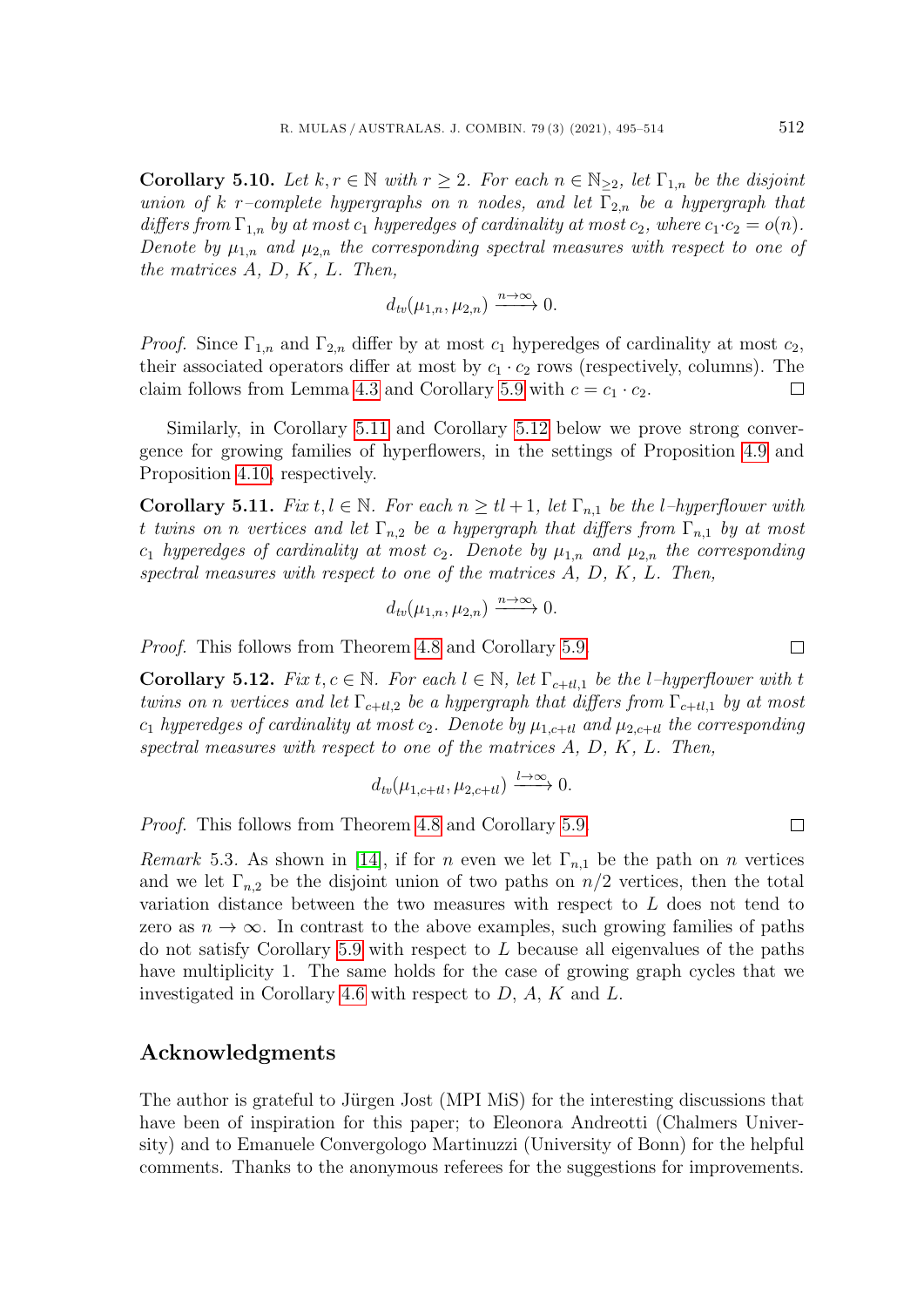## References

- <span id="page-18-8"></span>[1] E. Andreotti, Spectra of hyperstars on public transportation networks, arXiv preprint, arXiv:2004.07831 (2020).
- <span id="page-18-6"></span>[2] E. Andreotti and R. Mulas, Spectra of Signless Normalized Laplace Operators for Hypergraphs, arXiv preprint, arXiv:2005.14484v1 (2020).
- <span id="page-18-9"></span>[3] G. Chen, V. Liu, E. Robinson, L. J. Rusnak and K. Wang, A characterization of oriented hypergraphic Laplacian and adjacency matrix coefficients, Linear Algebra Appl. 556 (2018), 323–341.
- <span id="page-18-13"></span>[4] F. Chung, Spectral graph theory, American Mathematical Society, 1997.
- <span id="page-18-10"></span>[5] L. Duttweiler and N. Reff, Spectra of cycle and path families of oriented hypergraphs, Linear Algebra Appl. 578 (2019), 251–271.
- <span id="page-18-11"></span>[6] W. Grilliette, J. Reynes and L. J. Rusnak, Incidence Hypergraphs: Injectivity, Uniformity, and Matrix-tree Theorems, arXiv preprint, arXiv:1910.02305 (2019).
- <span id="page-18-0"></span>[7] J. Gu, The spectral distance based on the normalized Laplacian and applications to large networks, PhD thesis, University of Leipzig, 2014.
- <span id="page-18-2"></span>[8] J. Gu, B. Hua and S. Liu, Spectral distances on graphs, Discrete Appl. Math. 190-191 (2015), 56–74.
- <span id="page-18-1"></span>[9] J. Gu, J. Jost, S. Liu and P. F. Stadler, Spectral classes of regular, random, and empirical graphs, Linear Algebra Appl. 489 (2016), 30–49.
- <span id="page-18-14"></span>[10] R. A. Horn and C. R. Johnson, Matrix Analysis, Cambridge University Press, second edition, 2013.
- <span id="page-18-4"></span>[11] J. Jost and R. Mulas, Hypergraph Laplace operators for chemical reaction networks, Adv. Math. 351 (2019), 870–896.
- <span id="page-18-7"></span>[12] J. Jost, R. Mulas and D. Zhang, p-Laplace Operators for Chemical Hypergraphs, arXiv preprint, arXiv:2007.00325 (2020).
- <span id="page-18-12"></span>[13] O. Kitouni and N. Reff, Lower bounds for the Laplacian spectral radius of an oriented hypergraph, Australas. J. Combin. 74(3) (2019), 408–422.
- <span id="page-18-3"></span>[14] A. Lerario and R. Mulas, Random geometric complexes and graphs on Riemannian manifolds in the thermodynamic limit, Discrete Comput. Geom. (2020), DOI:https://doi.org/10.1007/s00454-020-00238-4.
- <span id="page-18-5"></span>[15] R. Mulas, Sharp bounds for the largest eigenvalue of the normalized hypergraph Laplace Operator, Math. Notes (2021), to appear.